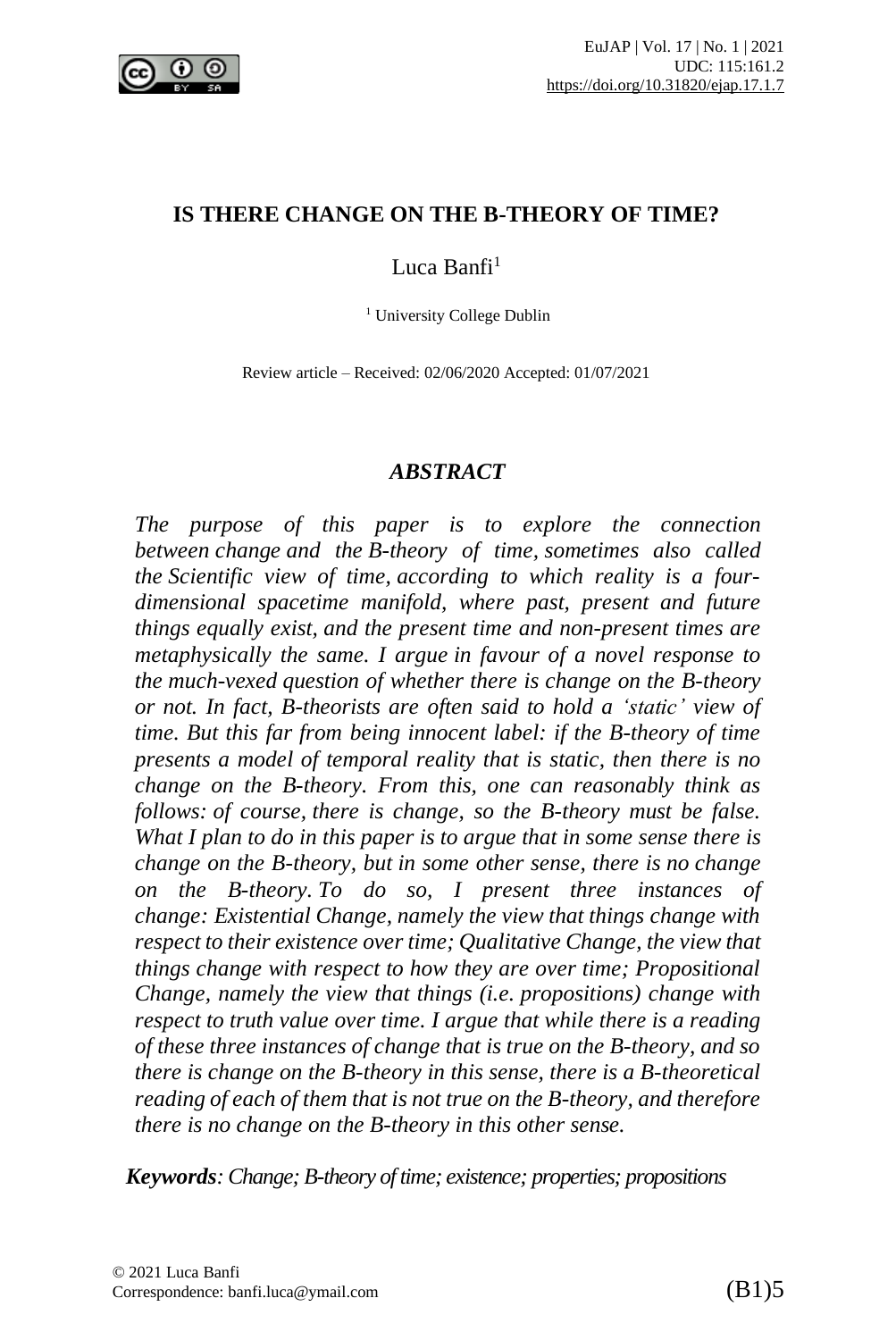## **Introduction**

The purpose of this paper is to explore the connection between *change* and the *B-theory of time*, sometimes also called the *Scientific view of time*, according to which reality is a four-dimensional spacetime manifold, where past, present and future things equally exist, and the present time and non-present times are metaphysically the same. I argue in favour of a novel response to the much-vexed question of whether there is change on the B-theory or not.<sup>1</sup>

In fact, B-theorists are often said to hold a 'static' view of time. But this far from being an innocent label: if the B-theory of time presents a model of temporal reality that is static, then there is no change on the B-theory. From this, one can reasonably think as follow: of course there is change, so the B-theory must be false. What I plan to do in this paper is to argue that *in some sense* there is change on the B-theory, but *in some other sense*, there is *no* change on the B-theory. To do so, I present three instances of change: Existential Change, namely the view that things change with respect to their existence over time; Qualitative Change, the view that things change with respect to how they are over time; Propositional Change, namely the view that things (i.e. propositions) change with respect to truth value over time. I argue that while there is a reading of these three instances of change that is true on the B-theory, and so there is change on the B-theory *in this sense*, there is a reading of each of them that is not true on the B-theory, and therefore there is no change on the B-theory *in this other sense*.

### **1. Three Instances of Change**

Bubbles, chemical reactions, flowers, butterflies, human beings (and so on) exist, but do not exist forever. More generally, many things change with respect to existence. Hence, the following counts as an instance of change:

EXISTENTIAL CHANGE**:** things change with respect to existence over time. 2

<sup>&</sup>lt;sup>1</sup> For a classic discussion see McTaggart (1927), Prior (1968) and Williams (1951); for a contemporary discussion see Sider (2011, Ch. 11) and Williamson (2013, ch. 8).

<sup>2</sup> Existential Change may take different forms. Some believe it to be true, since they believe that things both begin and cease to exist, such as Lowe (2003, 2006, 2009), Prior (1968), and Zimmerman (2008); others, think of it to be true because things begin to exist, but then do not cease to do so (Correia and Rosenkranz 2018).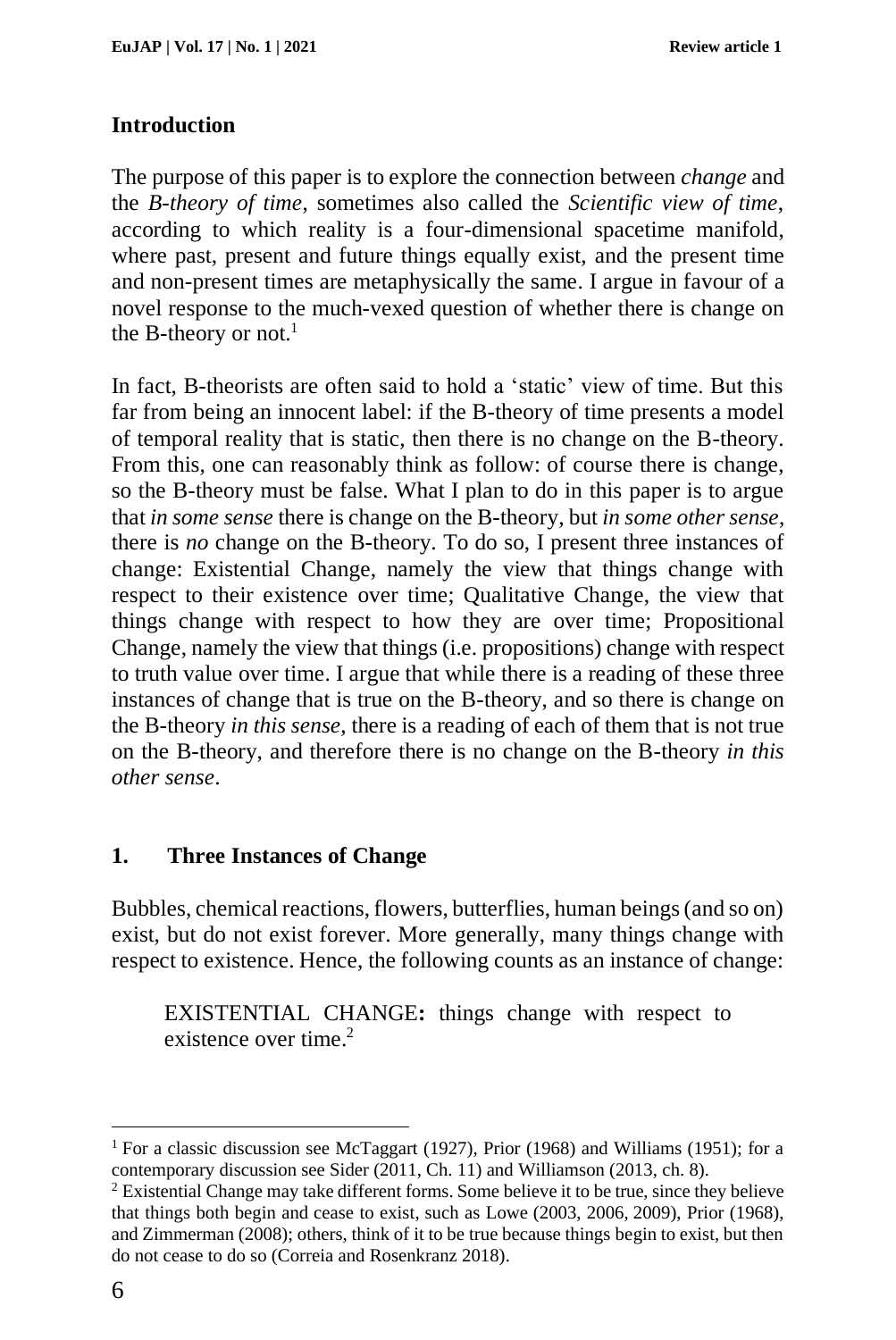It is important to be clear about the meaning of 'exist' in Existential Change: 'exist' means here the same as 'being' or 'being something' or 'being identical to something' in the most unrestricted sense. What I am assuming here is the standard meaning of *existence* assumed by most contemporary metaphysicians. <sup>3</sup> So, for a cat to exist is for it to be something, for a car to exist is for it to be something, and so on. Nothing more or less.

For the sake of convenience, it is useful to introduce a more formal way of expressing Existential Change, and the following instances of change. To do so, let's appeal to the language of *free tense logic*, 4 the language that implements the language of free logic with the so-called *tense operators* such as the past tense operator 'It was the case that' or 'It is the case at some past time that' (symbolised as 'P') and the future tense operator 'It will be the case that' or 'It is the case at some future time that' (symbolised as 'F'). From these, one can further define the operator 'It is sometimes the case that' or 'It is the case at some time' (symbolised as 'S', where 'S $\varphi$ ' is defined as  ${}^{5}P\varphi \vee \varphi \vee F\varphi$ , and the operator 'It is always the case that' or 'It is the case at all times' (symbolised as 'A', where ' $A\varphi$ ' is defined as ' $P\varphi \wedge \varphi \wedge F\varphi$ ').

<sup>3</sup> See van Inwagen (2009) for a detailed discussion of the view.

<sup>4</sup> I say *free* tense logic instead of *quantificational* tense logic, since the latter arguably entails the falsity of Existential Change (see, for instance, Bacon (2013) and Williamson (2013)). I will not rehearse all the details of the argument here, but a brief discussion may help. Given quantificational tense logic, every instance of ' $\exists x \ a = x$ ' is proved to be true (where '*a*' stands for any singular term in that language, ' $\exists x \ a = x$ ' says that there is something identical to *a*). Given the temporal analogue of the rule of necessitation, one can infer from the true  $\varphi$  that it is always the case that  $\varphi$ , such that one can infer 'A(∃*x a* = *x*)' (which says that it is always the case that there is something identical to *a*) from ' $\exists x \ a = x$ '. Now, by the rule of generalization, that allows one to infer from the true  $\phi$  the true  $\forall x \phi$ , one can infer '∀*y* A( $\exists x \ y = x$ )' (which says that everything always exists) from 'A( $\exists x \ a =$ *)'. So, given quantificational tense logic, one can prove that everything always exists, thus* contradicting Existential Change.

If one adopts a *free* tense logic, one can deny that every instance of ' $\exists x \ a = x$ ' is proved to be true in the first place. In fact, given a free tense logic, one can reject the axiom of universal instantiation of quantificational tense logic, namely ' $\forall x \varphi x \rightarrow \varphi a$ ', from which '∃*x a* = *x*' is inferred, and accept the weaker axiom of free universal instantiation, such as '∀*y*(∀*xx* → *y*)' (which says that for every way everything in the domain is, there is something we can name in the domain that is in that way). Therefore, those who accept a free tense logic have the logical resources to accept that some instances of '∃*xa* = *x*' are false, when '*a*' fails to denote a member of the domain of quantification, and also to resist the above argument for the inconsistency between quantificational tense logic and Existential Change.

<sup>&</sup>lt;sup>5</sup> In fact, there the list of tense operators I present is not exhaustive, as there are further tense operators such as 'It has always been the case that' (symbolised as 'H') and 'It is always going to be the case that' (symbolised as 'G'). One can also make use of the so-called metric tense operators, operators of the form 'It was the case *n* units of time ago'.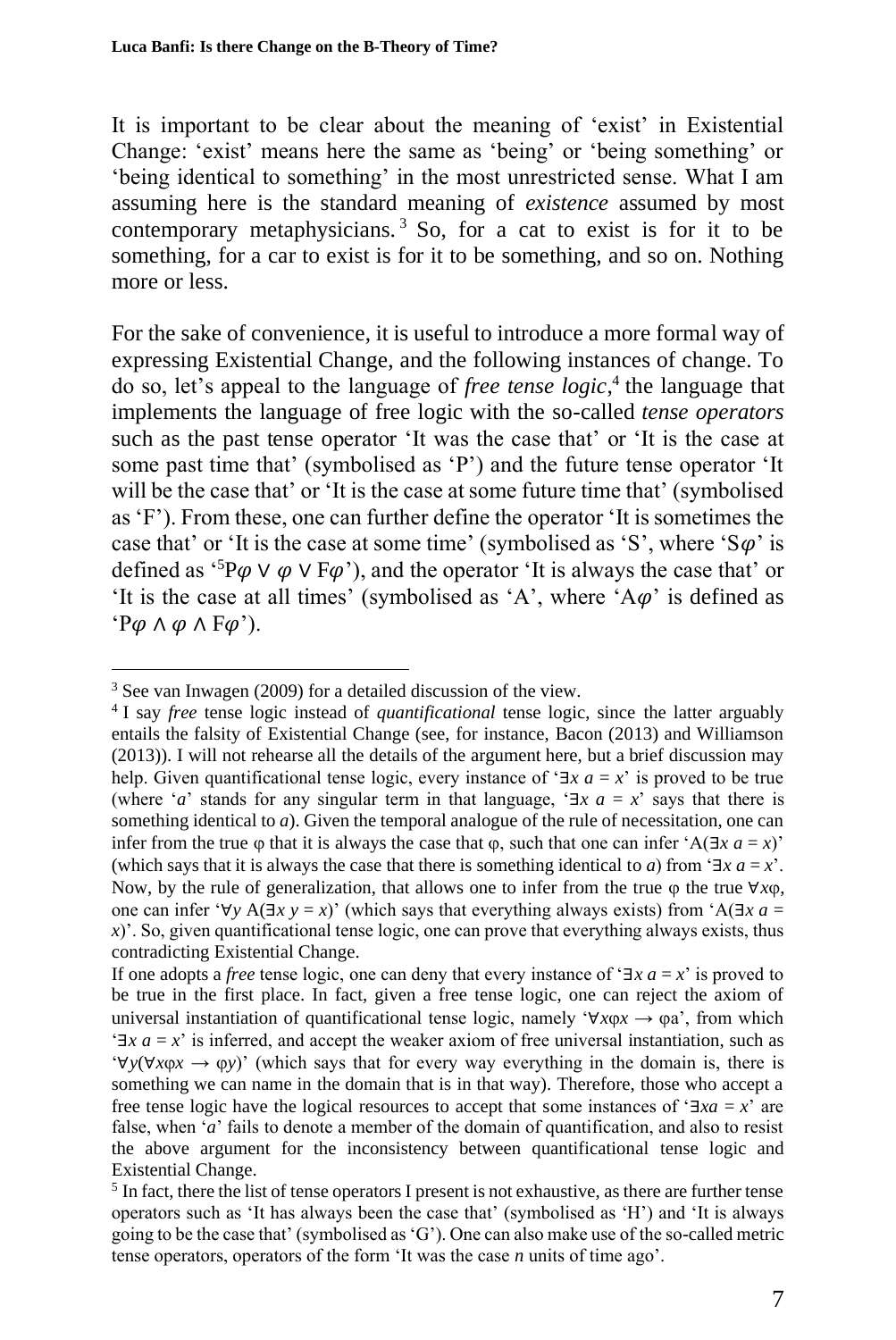So, one can regiment Existential Change as:

EXISTENTIAL CHANGE: Sometimes, something is not always something. (Formally: 'S( $\exists x \neg A(\exists y \ y = x)$ ')

There is not just change in what exists over time, however. Tim was a kid, and he is an adult, Lisa is seated, even though she was standing, and Barack Obama was the US President, but he is not anymore. Therefore, a further instance of change is the following:

> QUALITATIVE CHANGE: things change with respect to how they are over time. 6

If we understand the predicates 'is adult', 'is seated' and 'is the US President' as expressing *properties* or *qualities*, Qualitative Change amounts to the view that things change with respect to properties or qualities over time: Tim does not always bear the property of being an adult, Lisa does not always bear the property of being seated, and Barack Obama does not always bear the property of being the US President.

Qualitative Change is naturally linked with the view that things *persist* through time. Take Lisa: it is not just that Lisa, for example, changes as she is seated, but she was standing, but also that Lisa exists and she is seated, and *existed* and she was standing; analogously, Lisa will exist and will be standing too.

More specifically, for Lisa to change with respect to her properties, she must remain in existence through time. That's the dynamic phenomenon philosophers call *persistence*:

PERSISTENCE: things persist through time.

For Lisa to change with respect to her properties is not for Lisa to begin to exist when she gains the property of being seated, and for her to cease to exist when she loses the property of being seated and gains the property of being standing. As a matter of fact, Lisa exists both when she is seated and when she was and will be standing. It is one and the same thing that both changes and persists through time: it is one and the same Lisa that is seated and exists, and did exist and was standing.

<sup>6</sup> Those who believe in Qualitative Change include, for example, Hinchliff (1996) and Prior (1968, 78–9).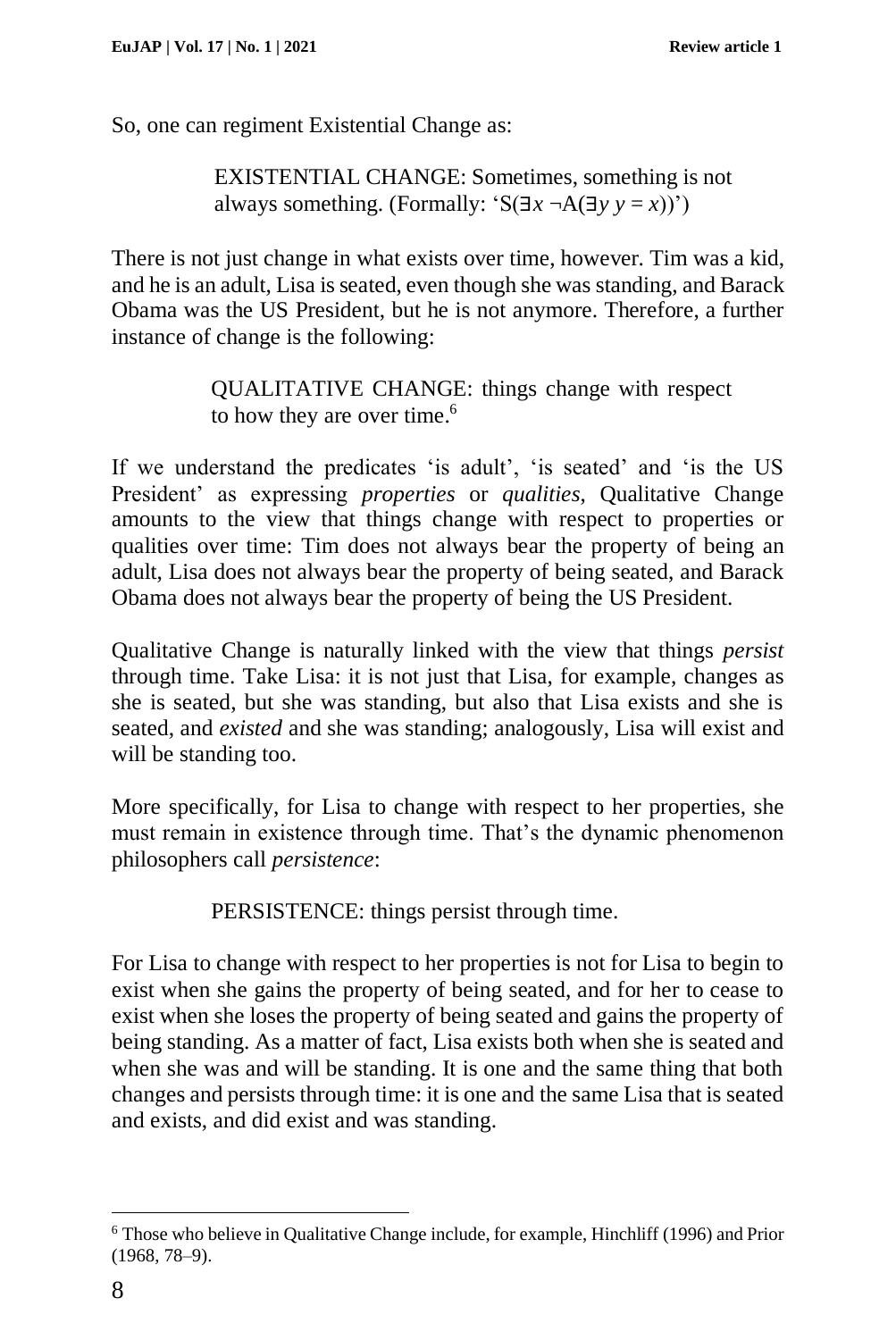So, Qualitative Change and Persistence count as a single instance of change (or so I claim): call this instance of change *Qualitative Change plus Persistence*. One can express Qualitative Change plus Persistence more formally as follows, where F stands for some property:

> QUALITATIVE CHANGE PLUS PERSISTENCE: Sometimes, some *x* bears some F but *x* does not always bear F. (Formally: 'S(∃*x*∃F (F*x* ⋀ ¬AFx))')

The last instance of change that I wish to consider is change in what is the case, or what is true, over time. One can derive such instance of change from either Existential Change or Qualitative Change. Consider Lisa: since Lisa exists, it the case that Lisa exists. Moreover, since Lisa is seated, it is the case that Lisa is seated. But Lisa does not always exist and is not always seated. Therefore, it is not always the case that Lisa exists or that Lisa is seated. By taking talks about "being the case" as equivalent to "being true", where the primary bearers of truth and falsehood are *propositions*, then one can say that the propositions *that Lisa exists* and *that Lisa is seated* are true, but not always so. As a matter of fact, they change with respect to truth value. Here is the third instance of change:

> PROPOSITIONAL CHANGE: things (i.e., propositions) change with respect to truth value over time.<sup>7</sup>

Very much as with Existential Change and Qualitative Change plus Persistence, one can express Propositional Change in more formal terms as follows, where '*p*' stands for a propositional variable:

> PROPOSITIONAL CHANGE: Sometimes, there is some true proposition that is not always true. (Formally: 'S(∃p  $(p \wedge \neg A(p))$

This concludes the presentation of three entirely plausible instances of change.

In this paper, my purpose is to argue that the B-theory of time, which I will introduce in more detail in the following section (Section 2), is consistent with certain readings of such instances of change; thus, *in this sense*, there is change on the B-theory. Nevertheless, I argue that there is a reading of each of them that is false on the B-theory, and therefore that *in this other sense*, there is no change on the B-theory. The plan for the remaining part

<sup>7</sup> The view is extensively defended in Borgaard (2012) and Cappelen and Hawthorne (2009) among others.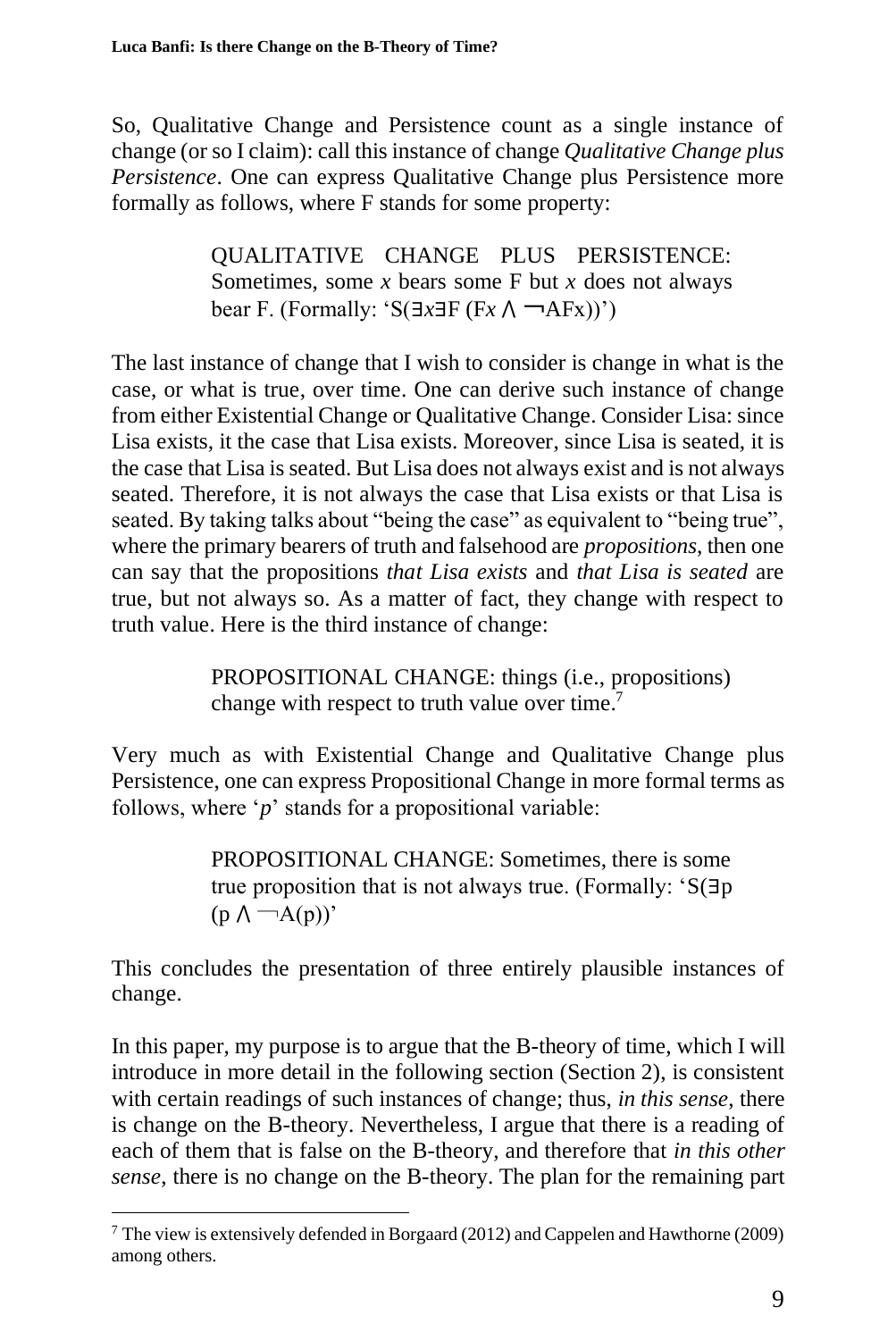of the paper is as follows. In Section 2, I say more about how to understand the B-theory; in Section 3 I discuss the connection between Existential Change and the B-theory; in Section 4, I discuss the connection between Qualitative Change plus Persistence and the B-theory; in Section 5, I discuss the connection between Propositional Change and the B-theory.

# **2. The B-theory of time**

*B-theorists*, those who defend the *B-theory of time*,<sup>8</sup> typically hold that reality consists of a four-dimensional block universe, the spacetime of relativistic physics<sup>9</sup> (in virtue of which it is sometimes also called the *Scientific view of time*), where past, present and future things equally exist, and the present time and non-present times are metaphysically the same. On this view, for the present time to be present does not designate anything of metaphysical significance, as 'present' is an indexical expression that refers to the time of utterance of such expression.

Consider dinosaurs, for example. B-theorists hold that dinosaurs exist very much as you and me; and the same goes for times: B-theorists think that the time at which dinosaurs are located exists very much as this time, the time at which we are located. In fact, B-theorists think of time as very similar to space: very much as all places, and things located at such places, equally exist, all times, and things located at such times, equally exist. To this, B-theorists add that as for some place to be the place that is *here* does not designate anything of metaphysical importance, for some time to be the time that is *present* does not designate anything of metaphysical importance: 'here' and 'present' are merely indexical expressions that refer, respectively, to the place and time at which they are uttered.

A further B-theoretic commitment on which I want to focus is how Btheorists usually interpret tenses and tense operators, as this will help to introduce the B-theoretical readings of Existential Change, Qualitative Change plus Persistence and Propositional Change. B-theorists think of tense operators as being fully reducible; to describe how reality ultimately looks like, B-theorists do not make use of any tense operator. This idea is captured by what Sider says in following quotation:

[B-theorists] do not admit tense operators into their fundamental ideology, since they can describe temporal reality

<sup>8</sup> Some supporters of the B-theory include Deng (2013), Dyke (2002), Leininger (2021), Mozersky (2015) and Sider (2001; 2011) and Williams (1951).

<sup>9</sup> As characterized by the pioneering research of Einstein (1952) and Minkowski (1952).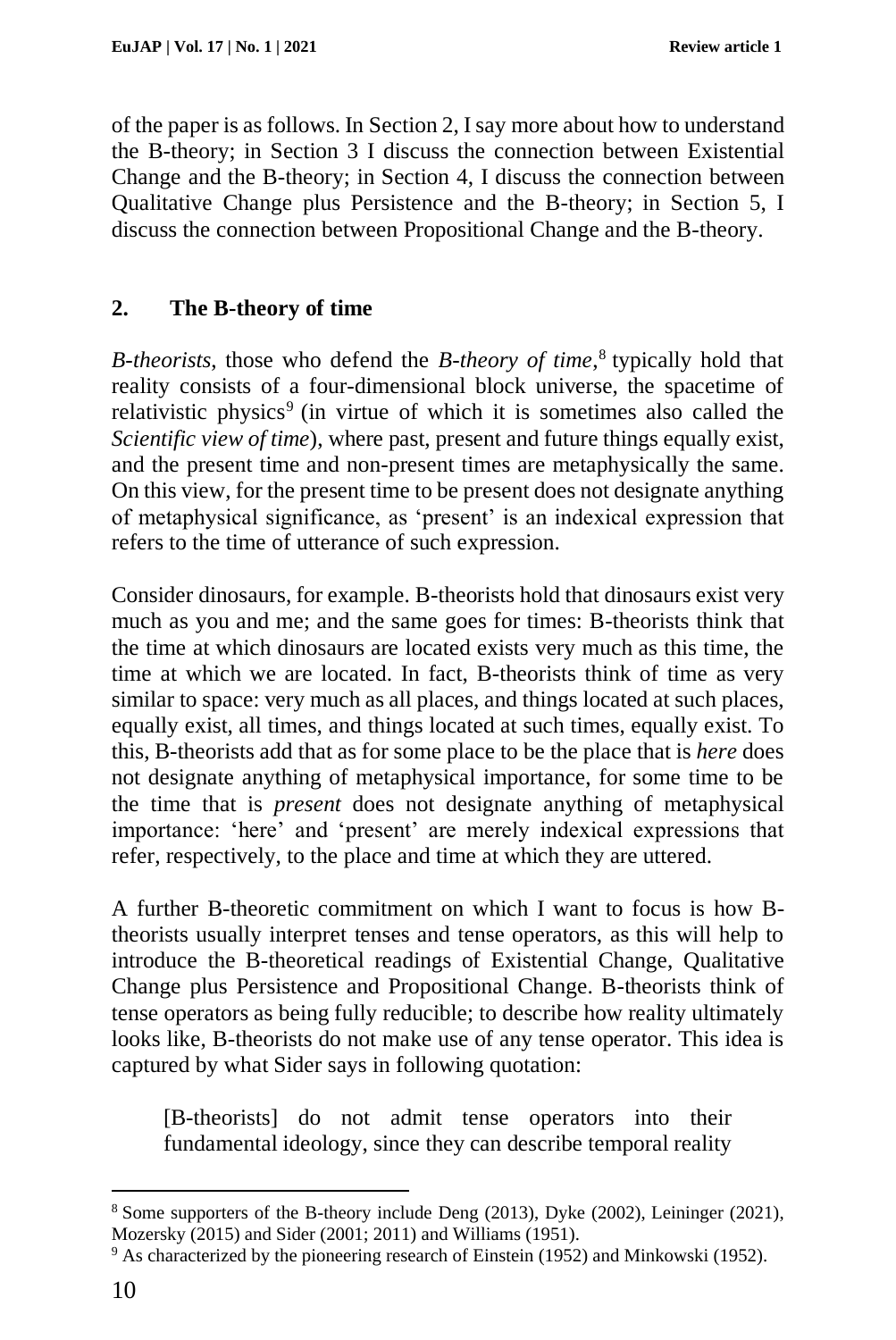without them—by quantifying over past and future entities and predicating features of them relative to times. (Sider 2011, 241)

Now we have all the ingredients we need to proceed with the discussion. Let's begin by exploring the connection between Existential Change and the B-theory.

# **3. Existential Change and the B-theory**

Existential Change is the view that things change with respect to their existence, and B-theorists might happily grant that Existential Change is true on the B-theory. Consider the more formal version of Existential Change, namely 'Sometimes, something is not always something'. Now, there is a reading of Existential Change that is true on the B-theory, and to see that we must be clear about what it is for something to be such that it is *sometimes* something, or that it *sometimes* exists. As stated in the previous section, tense operators such as 'Sometimes' or, equivalently, 'It is sometime the case that' are fully reducible on the B-theory.<sup>10</sup> In fact, according to B-theorists, tense operators are fully reducible to quantifiers over past, present and future times, as Sider makes clear in the passage quoted in the previous section: for something to be such that it sometimes exists is for it to be such that there is a time at which it exists. In other words, B-theorists reduce expressions of the form 'sometimes, *x* exists' to expressions of the form '*x* exists at some time *t*'. Accordingly, Existential Change reduces to the following:

EC-1: For some times  $t$  and  $t_1$ , some  $x$  is such that  $x$  exists at  $t$ but *x* does not exist at  $t_1$ 

And EC-1 is true on the B-theory. Consider dinosaurs, for example: it is true that dinosaurs exist at some times but not at others.

However, contemporary research on the topic suggests that expressions of the form '*x* exists at *t*' are inherently ambiguous (Correia and Rosenkranz 2019; Deasy 2019; Markosian 2014): on one reading, they are equivalent to expressions of the form '*x* is located at *t*'; whereas on another reading, they are equivalent to expressions of the form 'at *t*, *x* is something'. Thus, on the first reading, '*x* exists at *t*' is understood in *locational* terms, such

<sup>&</sup>lt;sup>10</sup> Defenders of Existential Change like Prior (1968) or Crisp (2007) accept the partial (but not full) reducibility of tense operators to quantifiers over times, where times are intended as maximal, consistent, and sometimes-true propositions. However, since times are defined as "sometimes true" propositions, tense operators do not fully reduce to quantifiers over times.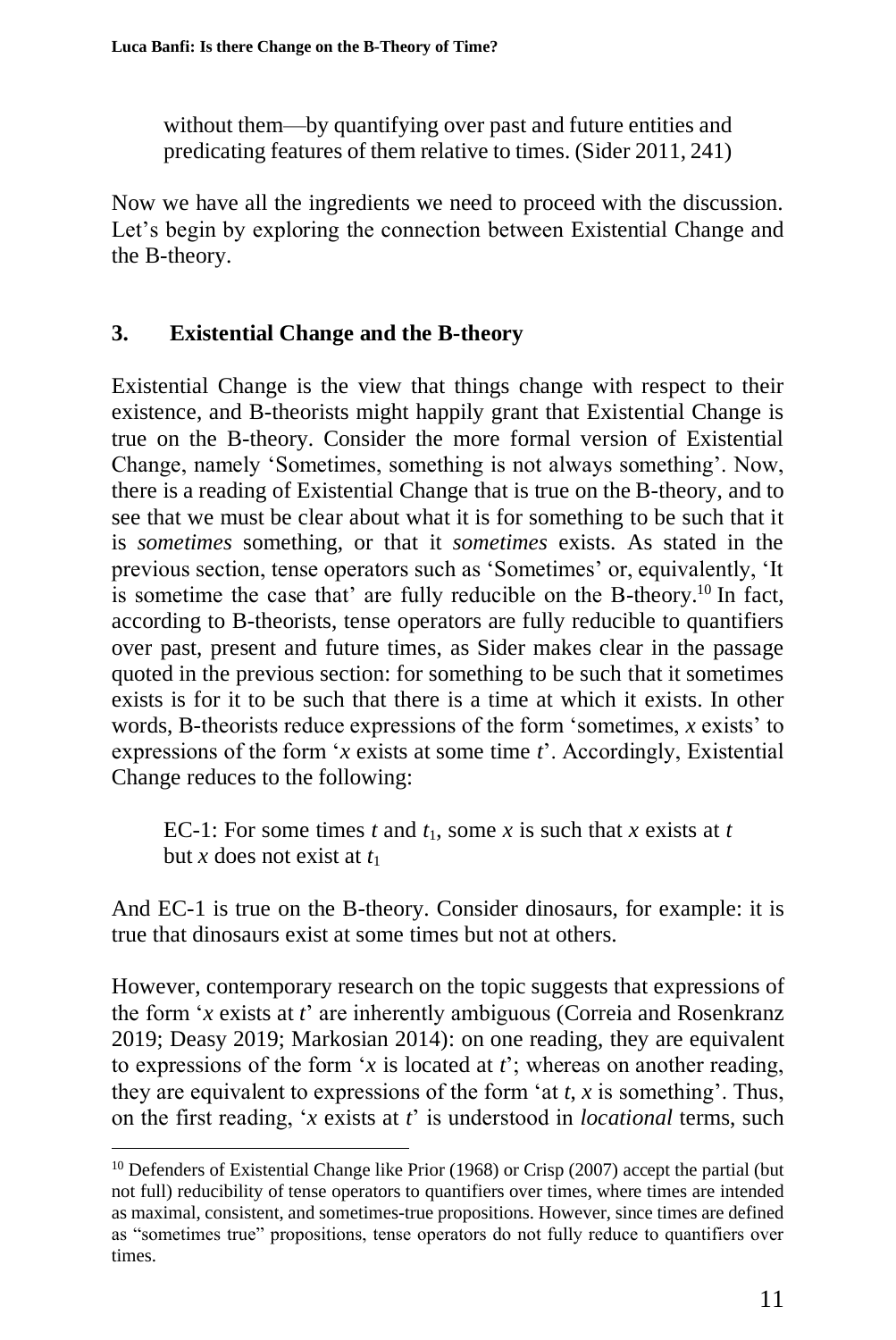that to say that something exists at a time is to make a claim about where things are located *in* time; on the second reading, '*x* exists at *t*' is understood in *perspectival* terms, such that to say that something exists at a time t is to make a claim about what there is relative to (i.e. from the perspective of) *t*.

If expressions of the form '*x* exists at *t*' are equivalent to expressions of the form '*x* is located at *t*', then Existential Change is true on the B-theory, since one can think of EC-1 as equivalent to the following:

EC-2: For some times *t* and  $t_1$ , some *x* is such that *x* is located at *t* but *x* is not located at *t*<sup>1</sup>

EC-2 is true on the B-theory.

However, one can read Existential Change as a thesis about what there is in time, rather than about where things are located in time. On this reading, Existential Change becomes a thesis about there being change in what there is over time. And *on this reading*, Existential Change is false on the Btheory. Or so I argue.

In order to develop this argument, I wish to consider the modal analogue of the B-theory, namely *Modal Realism*, on which actual things exist just as possible things do, and the actual world and non-actual worlds are metaphysically the same, notably defended by Lewis (1986). Modal Realists understand expressions of the form '*x* exists at world *w*' very much as B-theorists understand expressions of the form '*x* exists at time *t*'. Accordingly, we can disambiguate between two readings of expressions of the form '*x* exists at world *w*', as either equivalent to '*x* is located at *w*' or 'at *w*, *x* is something'.

Now, consider the following quotation from Lewis (1986):

The phrase 'at W' which appears within the scope of the quantifier, […] works mainly by restricting the domains of quantifiers in its scope, in much the same way that the restricting modifier 'in Australia' does. […] [However] I do not suppose that they must restrict all quantifiers in their scope, without exception. […] 'At some small worlds, there is a natural number too big to measure any class of individuals' can be true even if the large number that makes it true is no part of the small world. (Lewis 1986, 6)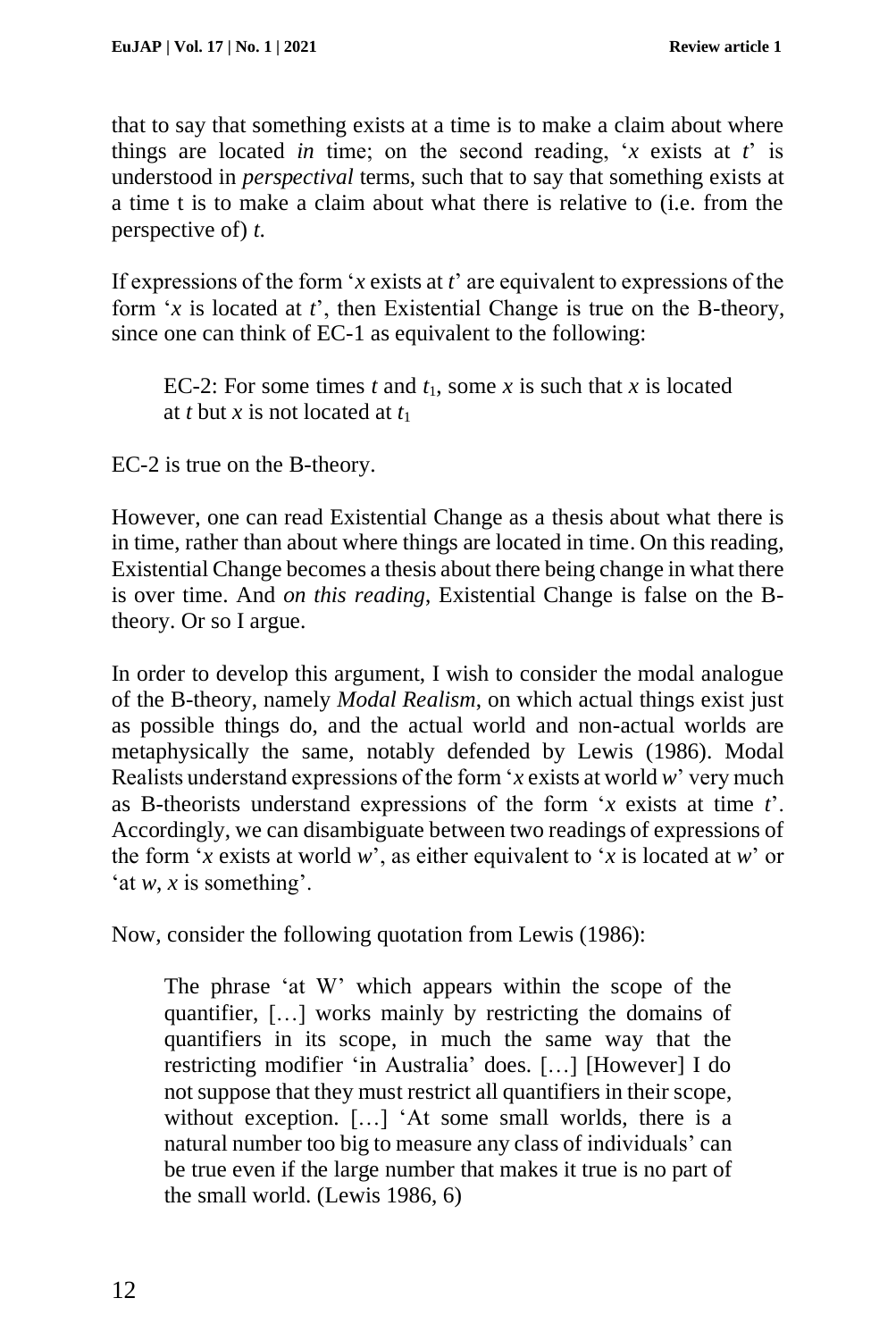In the first half of the quotation, Lewis is referring to the first reading of '*x* exists at world *w*', where *w*, a world, is where some *x* is located. In the second half of the quotation, Lewis speaks of the second reading of '*x* exists at world *w*', and says that sentences such as 'At *w*, there is a natural number too big to measure any class of individuals' can be true, even if such natural number is not located at *w*. In other words, irrespective of the location of such natural number, it is true of it that it is something, or it exists, given Modal Realism. So, Lewis is here suggesting that when attached to claims about what there is, irrespective of the location, in the modal space, the phrase 'at *w*' is irrelevant: that there is a natural number too big to measure any class of individuals is true even at worlds at which it is not located.

Let's apply the understanding of expressions of the form 'at *t*, *x* is something' proposed by Lewis to the temporal case. To do so, consider the sentence 'at *t*, there is a dinosaur': 'There is a dinosaur' is true on the Btheory, even if there are no dinosaurs located at *t*. So, when attached to claims about what there is, irrespective of the location, in time, the phrase 'at *t*' seems to be irrelevant on the B-theory too: 'There is a dinosaur' is true on the B-theory, even at times at which dinosaurs are not located.

In light of that, one can argue that there is a reading of Existential Change that is false on the B-theory as there is a reading of *Permanentism*, the view that 'Everything always exists', namely the negation of Existential Change, which is true on the B-theory. To see that, let's reduce Permanentism to the view 'Everything exists at every time',<sup>11</sup> and let's disambiguate between two versions of Permanentism in accordance with the disambiguation of the expression '*x* exists at *t*':

> P1: Everything is located at every time P2: At every time, everything is something

P1 appears to be false: $12$  it is false that dinosaurs are located at every time, as they are not located at this time. However, 'Everything is something' is (trivially) true at every time: it is true at this time that some dinosaur exists, for example, even though there are no dinosaurs located at this time. So, there is a reading of Permanentism, namely P2, that is true on the B-theory.

<sup>&</sup>lt;sup>11</sup> Given the reducibility of tense operators proposed by B-theorists, for something to be always something is for it to exist at every time.

<sup>&</sup>lt;sup>12</sup> Unless one accepts some less-standard view on which, for example, there are just eternally existent atoms. On this view, P1 turns out to be true.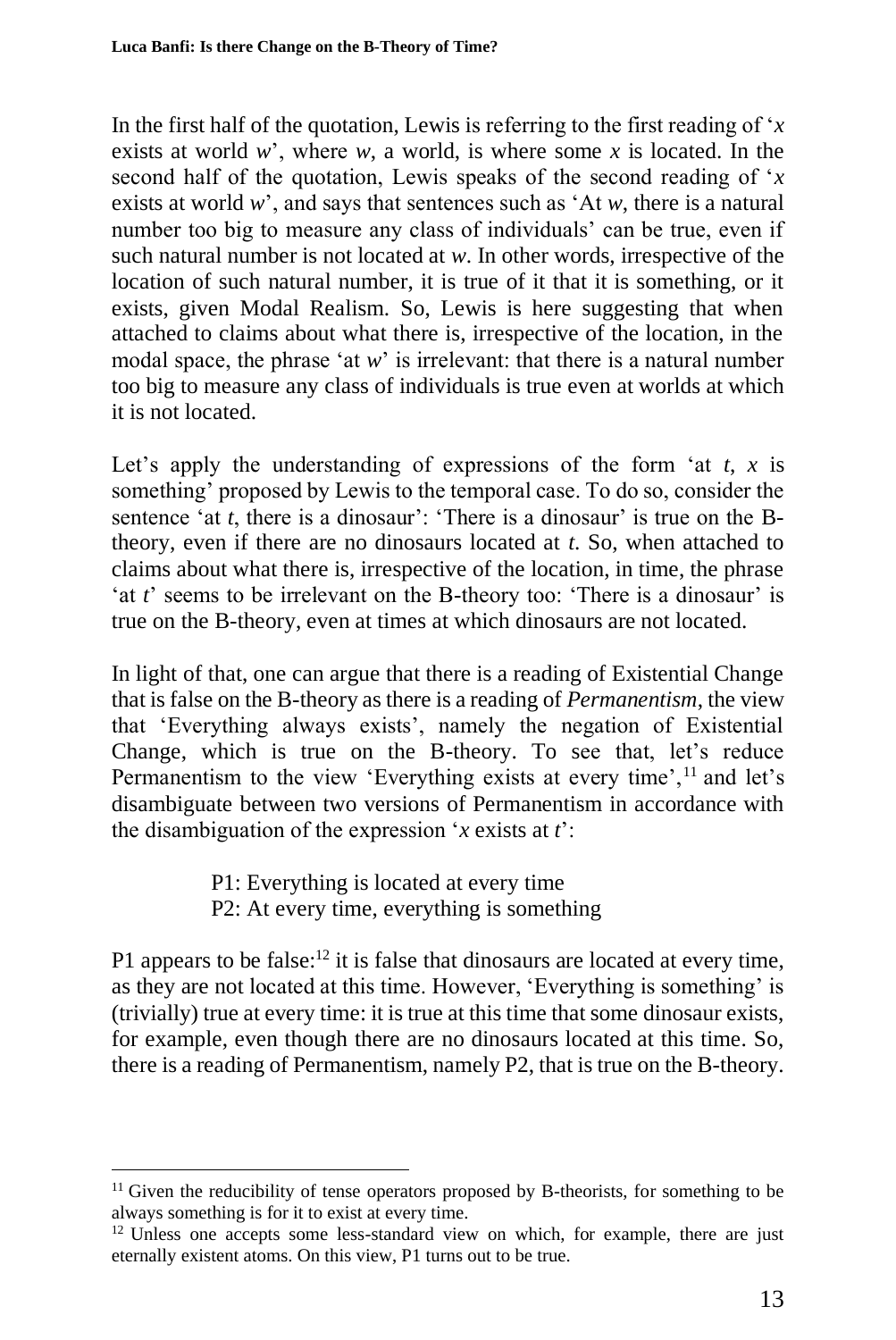However, when '*x* exists at *t*' is read at 'at *t*, *x* is something', namely when expressions of the form '*x* exists at *t*' are read as making claims about what there is, irrespective of the location, in time, P2 is equivalent to Permanentism. In very much the same way, one can read Existential Change as making a claim about what there is, irrespective of the location, in time:

> EC-3: for some times *t* and  $t_1$ , at *t*, *x* is something and at  $t_1$ *x* is nothing

However, the B-theory is inconsistent with *this* reading of Existential Change, since on the B-theory there is no change in what there is, irrespective of the location, in time.

As we have seen, there is a sense in which Existential Change is true on the B-theory, and so in this sense there is change on the B-theory; however, there is also a reading of Existential Change that is inconsistent with the B-theory, such that in this other sense, there is no change on the B-theory. We can make a very similar claim with respect to Qualitative Change plus Persistence, as I argue in the following section.

## **4. Qualitative Change plus Persistence and the B-theory**

As we needed to be clear about what is for something to sometimes exist on the B-theory, in order to explore its connection with Existential Change, we now have to be clear about what is for something *to sometimes bear some property* on the B-theory, in order to explore the connection between the B-theory and Qualitative Change plus Persistence (from now on, simply  $OCP$ ).<sup>13</sup>

Think again of the above quotation from Sider (2011, 241). Sider remarks that B-theorists can describe things over time by "predicating features of them *relative to times* (italic mine)", such that for something to sometimes bear some property is for it to bear some property at some time. Therefore, B-theorists think of expressions of the form 'sometimes, *x* is F' as reducing to '*x* bears F at some time *t*'. However, different B-theorists understand expressions of the form '*x* bears F at some time *t*' in different ways. In this section, I explore different B-theoretical interpretations of such expression, and I explore their connection with QCP.

<sup>&</sup>lt;sup>13</sup> For a discussion of how the B-theory connects with what I call Qualitative Change plus Persistence see Cameron (2015, 152-159) and Wasserman (2006).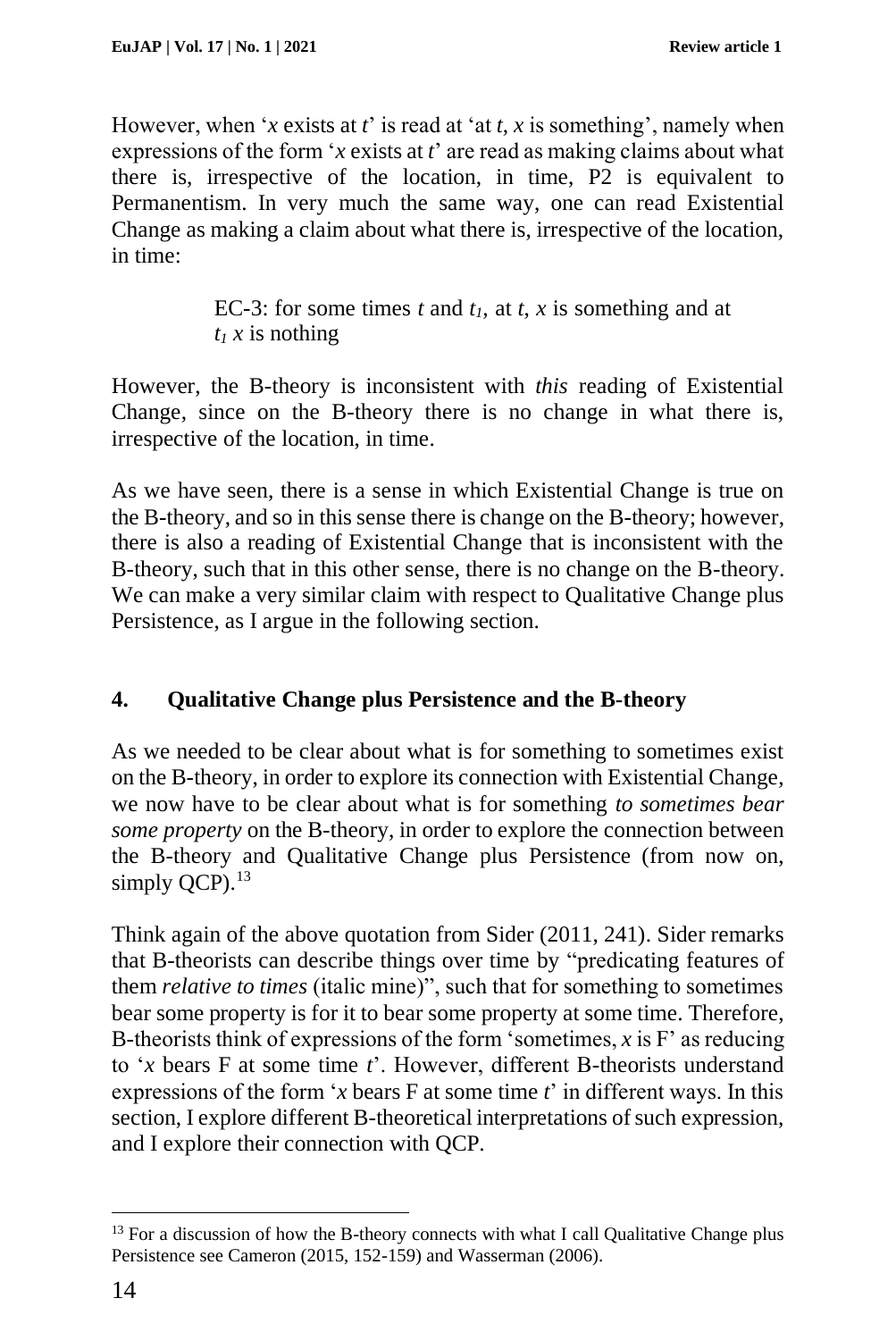To begin with, consider what Lewis says in the following quotation:

Let us say that something *persists* iff, somehow or other, it exists at various times; this is the neutral word. Something *perdures* iff it persists by having different temporal parts, or stages, at different times, though no one part of it is wholly present at more than one time; whereas it *endures* iff it persists by being wholly present at more than one time. (Lewis 1986, 202)

Accordingly, *Perdurance* is the view on which things persist by perduring and *Endurance* is the view that things persist by enduring. More recently, philosophers have introduced a further notion of persistence called *Exdurance* (Hawley 2001; Sider 1996), on which things persist by *exduring*, namely by having different temporal counterparts at different times. Depending on whether one endorses Perdurance, Endurance or Exdurance (plus the B-theory) one delivers a different interpretation of '*x* bears F at *t*'. My plan in what follows is to discuss each option in order.

## **4.1 B-theoretic Perdurance**

Perdurance as defended, for example, by Heller (1984), Lewis (1986) and Quine (1950) is the view that things persist by having different temporal parts at different times. Think of Lisa again. Lisa persists by having different temporal parts at different times. Then, on Perdurance, for Lisa to change from being standing to being seated, is for Lisa to have a temporal part that is standing and a later temporal part that is seated.

For the sake of a better understanding of Perdurance, we must get a better grip on what temporal parts are. Temporal parts are usefully characterized by analogy with spatial parts: as things have spatial parts, such as Lisa has a spatial part, such as her arm, and another spatial part, such as her leg, Lisa also has temporal parts, such as one that is standing and another that is seated.

Both spatial and temporal parts can be understood as spatially and temporally extended: as Lisa's arm is extended through space, Lisa's temporal part that is standing can be taken to be temporally extended too. However, as Lewis (and many others) defines the notion of temporal parts, temporal parts exist *at times*, and since times are instantaneous objects, temporal parts are naturally understood as instantaneous too: thus, *x* is an instantaneous temporal part of *y* if and only if (Sider 2001, 59) *x* is part of *y*, *x* overlaps, or shares, any part of *y*, and *x* exists only at a single time. In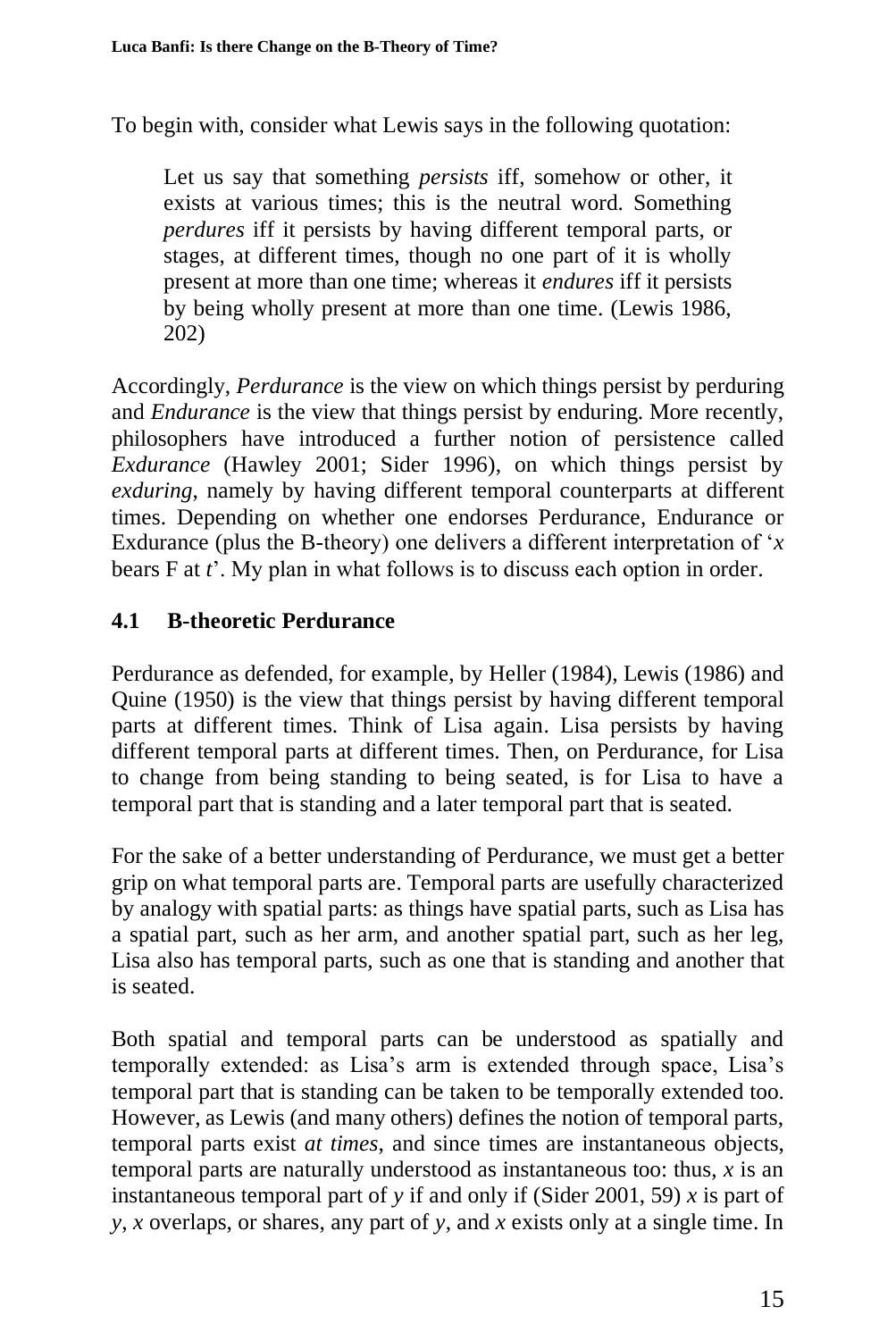what follows, for the sake of simplicity, when I speak of 'temporal parts' I mean 'instantaneous temporal parts'.

Thus, perdurantists naturally read expressions of the form '*x* bears F at *t*' as equivalent to 'one of *x*'s temporal parts is F and is located at *t*'. Accordingly, there is a reading of QCP that is true on the B-theory, namely:

QCP-1: for some times *t* and  $t_1$ , there is some *x*, *y* and *z* such that *y*, one of *x*'s temporal parts, is F and is located at *t*, and z, another of  $x$ 's temporal parts, is not-F and is located at  $t_1$ 

So, perdurantists accept the truth of QCP by treating possession of properties as possession of properties relative to times; and then, by analysing possession of properties relative to times as possession of properties by temporal parts. In this sense, there is change on B-theory, as there is change given Perdurance.

However, there is also a reading of QCP that is ultimately inconsistent with Perdurance. Let me expand on that. On this alternative reading, it is Lisa the thing that is seated *simpliciter* and it is Lisa who changes with respect to that property. On the contrary, defenders of B-theoretic Perdurance think that it is not Lisa, but one of her temporal parts – call it T-Lisa – which is seated *simpliciter*. However, as an instantaneous object, T-Lisa does not persist, and therefore does not change with respect to her being seated, as there is no other time at which it is located and bears the property of being standing. So, T-Lisa does not change with respect to the property of being seated: T-Lisa is always seated.

The result is that B-theoretic Perdurantists reduce QCP to the eternal possession (*simpliciter*) of properties by temporal parts. Moreover, on the assumption that there is a sense in which B-theorists accept Permanentism– –the view that everything always exists––B-theorists accept that in some sense it is true that temporal parts *always* exist. So, B-theoretic Perdurantists reduce QCP to the eternal possession of properties by eternally existent temporal parts. But one can read QCP as being about Lisa's changing with respect to her properties while persisting through time, while the B-theoretic Perdurantist's explanation of such a phenomenon bottoms out in permanent facts about the eternal properties of (eternal) temporal parts. B-theoretic Perdurance is thus inconsistent with *this* reading of QCP.

In the next section I show how a similar argument applies to B-theoretic Exdurance too.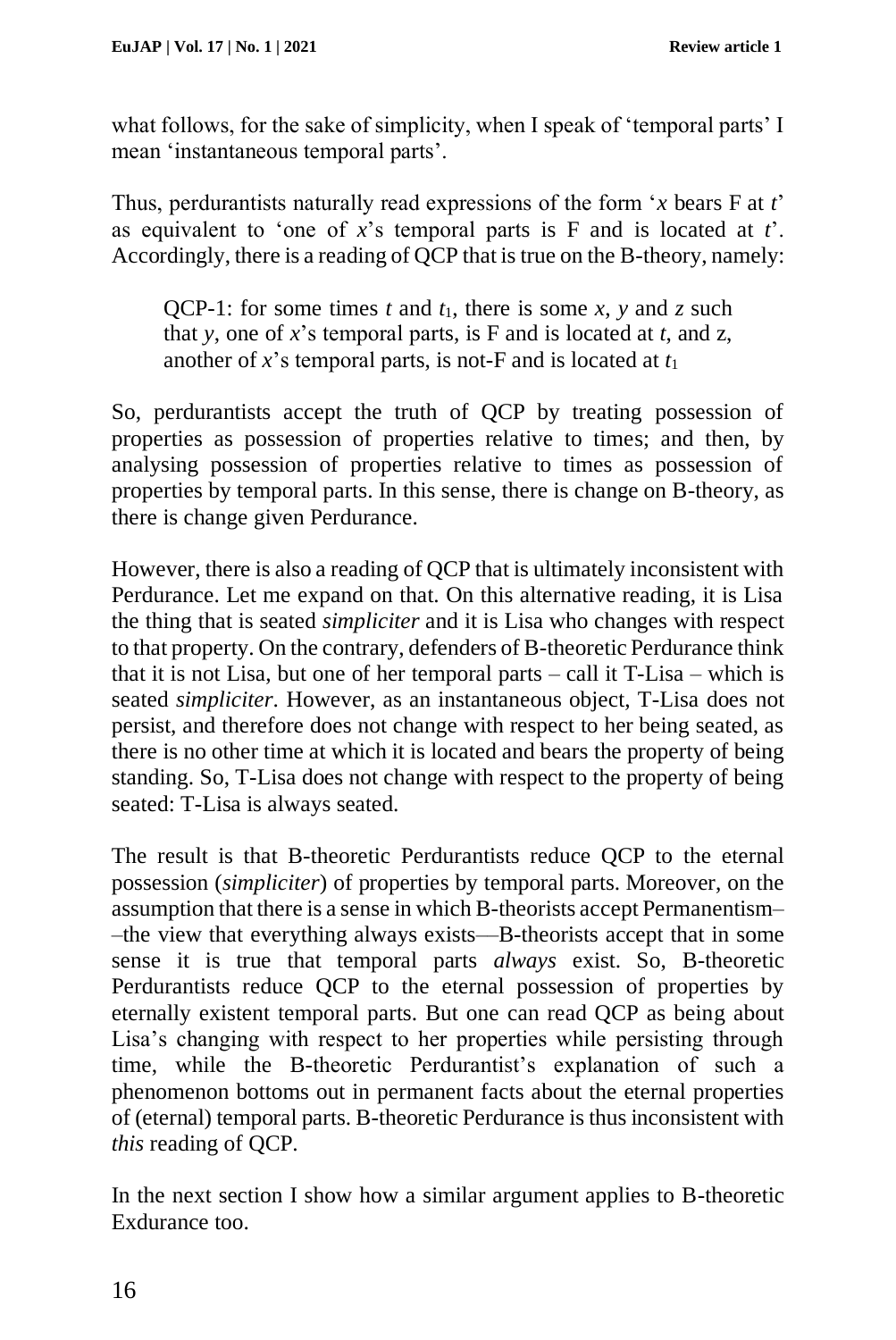# **4.2 B-theoretic Exdurance**

Distinct from Perdurance, Exdurance as defended by, for instance, Hawley (2001) and Sider (1996), among others, is the view that ordinary things are not temporally extended things, but instantaneous temporal parts, or *stages*, and for something to persist is for it to have different temporal counterparts at different times. Think of Lisa: Lisa persists by having different temporal counterparts at different times. Then, on Exdurance, for Lisa to change from being standing to being seated, is for Lisa, an instantaneous stage, to be seated, and to have a temporal counterpart that is standing.

One of the main novelties of Exdurance is the introduction of the notion of *temporal counterparts*: to get a better sense about what a temporal counterpart is, an analogy with the modal case is instructive. David Lewis' notion of *modal counterpart* (Lewis 1968) is probably the best place for that: the point here is to get a sense of how, for example, Lisa modally persists. For Lisa to modally persist is for Lisa to have various modal counterparts at various worlds, where for something to be a modal counterpart of Lisa is to *resemble* Lisa in all her *relevant features* (Lewis 1968, 114; Sider 2001, 111–2). For example, 'Lisa is seated but might be standing' is true because Lisa modally persists by having a modal counterpart at some world, which resembles Lisa in all her relevant features, and it is standing. The same applies to the temporal case. For Lisa to persist is for Lisa to have different temporal counterparts at various times, which resemble Lisa in all her relevant features. Then, 'Lisa is seated but was standing' is true because the Lisa that is seated has a temporal counterpart at some time, which resembles Lisa in all her relevant features, and it is standing.

Thus, Exdurantists naturally read expressions of the form '*x* is F at *t*' as '*x* is F and is located at  $t'$ , by treating the variable  $x'$  as taking in only instantaneous stages. In other words, according to Exdurantists, the name 'Lisa' does not refer to an object that exists at different times, but to an instantaneous stage. Accordingly, there is a reading of QCP that is true on the B-theory, namely:

QCP-2: for some times *t* and  $t_1$ , there is some *x* such that *x* is F and is located at *t*, and there is some *y*, one of *x*'s temporal counterparts, such that  $y$  is not-F and is located at  $t_1$ 

So, exdurantists accept QCP by treating possession of properties as possession of properties relative to times; and then, by analysing possession of properties relative to times as possession of properties by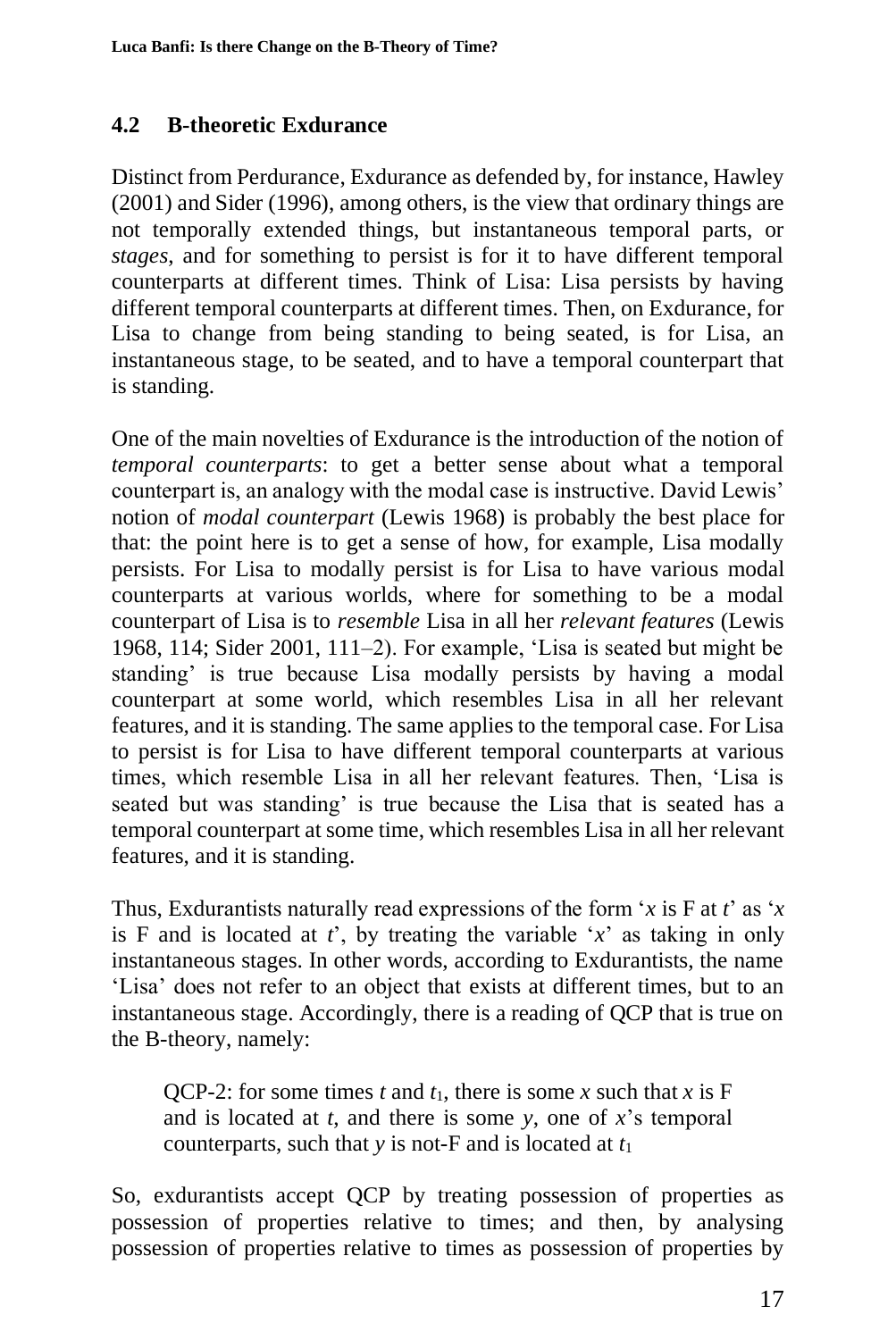instantaneous stages. In this sense, there is change on the B-theory, as there is change given Exdurance.

Still, there is an alternative reading of QCP that is ultimately inconsistent with Exdurance. On this reading of QCP, it is Lisa who is seated, and it is *that* thing that persists through time: distinct from defenders of Perdurance, defenders of Exdurance accept that. However, on this reading of QCP, 'Lisa' refers to a temporally extended object and not to an instantaneous thing, as it does according to Exdurance. In light of that, there is a sense in which things do not persist given Exdurance, and that's the sense in which things persist given this reading of QCP: Lisa exists, but did exist and will exist too. As an instantaneous thing, however, Lisa does not persist in *this* sense on Exdurance: instantaneous things are, by definition, things that do not exist at multiple times, and in this sense, it is false that Lisa did exist and will exist too given Exdurance.

So, in that sense, Lisa does not persist on Exdurance; but if Lisa does not persist in this sense, Lisa does not change too, as there is no other time at which it exists and is, for example, standing. If she does not change and persist in this sense, namely the sense in which things change and persist given this reading of QCP do, Exdurance is inconsistent with *this* reading of QCP. Thus, there is no change on the B-theory, as there is no change on Exdurance.

There are further elements that make one worry about the consistency of QCP, on this reading, and Exdurance. First, while given this reading of QCP, the Lisa that exists and is seated is one and the same with the Lisa that did exist and was standing, given Exdurance, the Lisa that exists and is seated is not one and the same with her earlier temporal counterpart that is standing. As a matter of fact, given Exdurance, the two are not identical, but resemble each other with respect to their relevant features. Such resemblance-relation, however, is *deliberately* context sensitive, as it is the notion of "relevant features". As a matter of fact, we may deliberately refer to one set of features S in one context according to which the Lisa that is seated and the Lisa that is standing resemble each other, and to another set of features S\* in another context according to which the two do not resemble each other.

As a consequence, there is no fixed set of relevant features according to which temporal counterparts resemble each other: such set varies from situation to situation and the choice of such set is entirely arbitrary. However, on Exdurance things persist by being related via a relation of resemblance in relevant features; so, Persistence becomes a deliberately context sensitive phenomenon as well. On the contrary, given the reading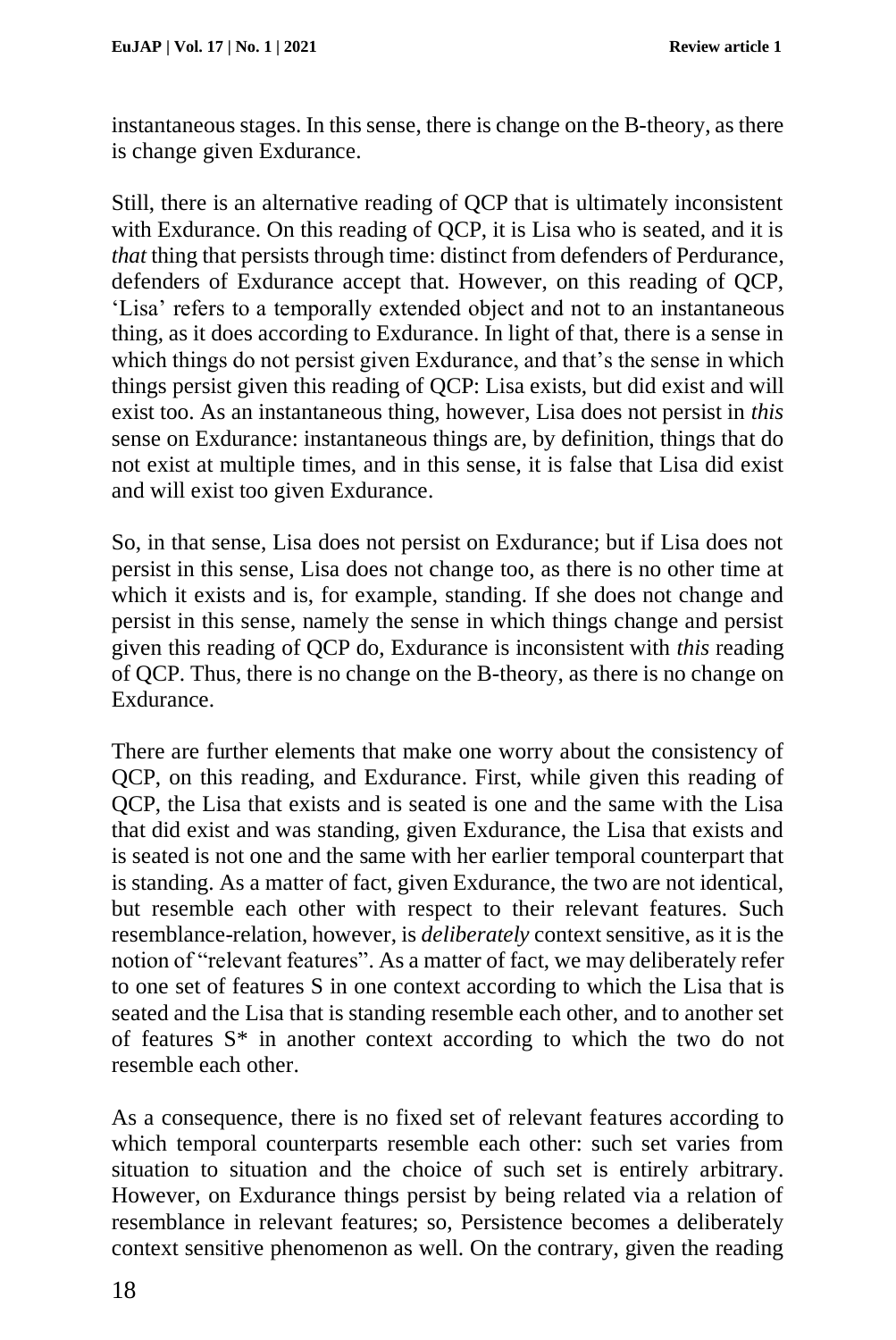of QCP under consideration, Persistence is not deliberately context sensitive: it is one and the same thing, namely Lisa, that changes and persists over time.

Moreover, given Exdurance, we have a series of instantaneous stages that persist by resembling each other with respect to some relevant features. In other words, we have a series of instantaneous stages lined up in time, related to one another by a relation of resemblance in all the relevant features. In such a series, we have the Lisa that is seated and the Lisa that is standing. But *who* is the persisting Lisa? *This* Lisa, namely the Lisa that is seated, or *that* Lisa, the Lisa that is standing? The choice is entirely *arbitrary*. <sup>14</sup> On the contrary, given the reading of QCP under consideration, there is no choice to be made: there's only one Lisa, and *that*'s the persisting thing, and that's the Lisa that is seated.

Exdurance is thus inconsistent with *this* reading of QCP, and in this sense there is no change on Exdurance, and then on the B-theory. Let's now move to the final view I wish to discuss, namely B-theoretic Endurance.

## **4.3 B-theoretic Endurance**

Endurance, as defined by Lewis, is the view that things persist by being wholly present at different times. Defining Endurance in these terms raises several difficulties.<sup>15</sup> It is not my aim here to try to fix some of such difficulties. What I plan to do, instead, is to look at a couple of ways in which self-described endurantists characterize the view and expand on their connection with QCP.

## **4.3.1 B-theoretic Relationalism**

Let's begin with the view I call *Relationalism* as defended by Mellor (1998) and Mozersky (2015), among others, according to which expressions of the form '*x* is F at *t*' are interpreted as '*x* is F-at-*t*', namely the view on which things have different time-indexed properties. Timeindexed properties are properties such as being-a-kid-at-*t* or being-red-at*t*<sup>1</sup> and so on. Think of Lisa: for Lisa to change from being standing to being seated, given Relationalism, is for Lisa to be standing-at- $t_1$  and to be seated-at-*t*.

<sup>&</sup>lt;sup>14</sup> Note that the question is not "who is the Lisa that is seated?", as the Lisa that is seated is plausibly taken to be the Lisa that exists at the time of utterance of the sentence 'Lisa is seated'.

<sup>15</sup> See Sider (2001, 63–68) for a discussion of such problems.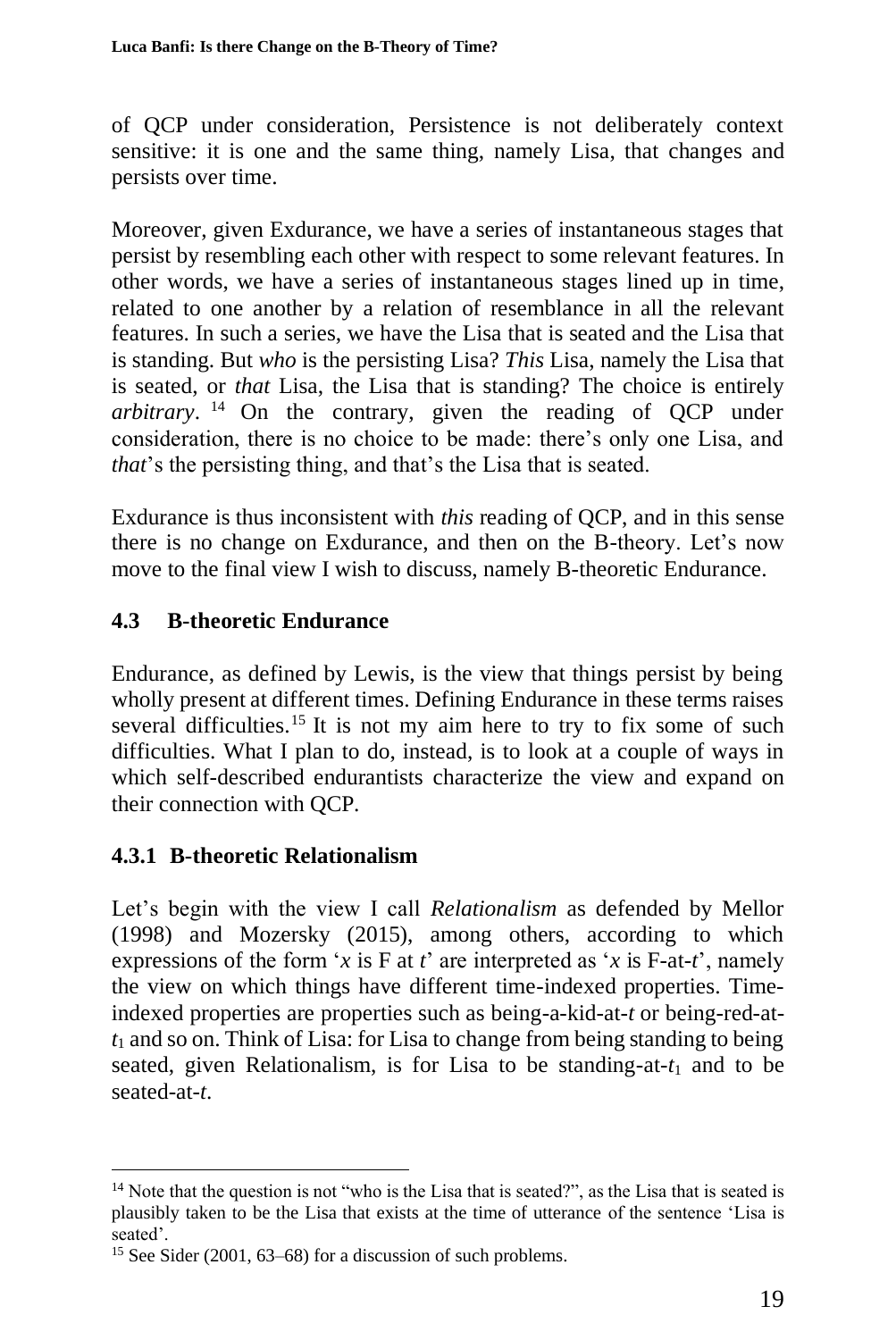Granted the relationalist's reading of expressions of the form '*x* is F at *t*', there is a reading of QCP that is true on the B-theory, namely:

> QCP-3: for two times *t* and  $t_1$ , there is some *x* such that *x* is F-at-*t* and not-F-at-*t*<sup>1</sup>

So, Relationalists accept QCP by treating possession of properties as possession of properties relative to times; and then, by treating properties as time-indexed properties, where the index corresponds to time relative to which the relevant property is said to be possessed in the first place.<sup>16</sup> In this sense, there is change on the B-theory, as there is change on Relationalism.

While there is a reading of QCP that is true given Relationalism, there is a further reading of QCP that is inconsistent with Relationalism: on this reading, Lisa changes with respect to her being seated, and being seated is a *temporary property*. I claim that what are temporary properties given this reading of QCP become *eternal properties* given Relationalism. To see that, consider the property of being seated: given QCP, being seated is a temporary property, where a temporary property is a property that is sometimes but not always possessed. As a matter of fact, Lisa is seated, but not always seated. In other words, Lisa does not bear any indexed property such as the property of being-seated-at-*t*, as she is simply seated, and not always so.

On the contrary, B-theoretic Relationalists think that for Lisa to be such that she was standing and is seated reduces to her bearing the properties of being-standing-at- $t_1$  and being-seated-at- $t_1$ , where  $t_1$  is earlier than  $t_1$ . The problem is then that Lisa never changes with respect to being-seated-at-*t* and being-standing-at-*t*1. Consider being-seated-at-*t*: being-seated-at-*t* is an eternal property, where for a property to be eternal given the B-theory is for it to be such that if something bears it, it always bears it.<sup>17</sup> As a matter of fact, it is true at every time that Lisa bears the property of being-seatedat-*t*. If so, however, Lisa never changes with respect to this property: Lisa is always seated-at-*t*.

Given the reading of QCP under consideration, however, Lisa changes with respect to the property of being seated, which is a temporary, rather than eternal, property, that is a property that Lisa has, but not always. Even

<sup>16</sup> The view is notably criticized in Lewis (1986, 204), with the so called *temporary intrinsics objection*.

 $17$ It is important to notice that unlike the B-theory, on the view on which there is change in what exists, irrespective of the location, in time, a property that something always bears, namely an eternal property, would be a property that something bears *whenever it exists*.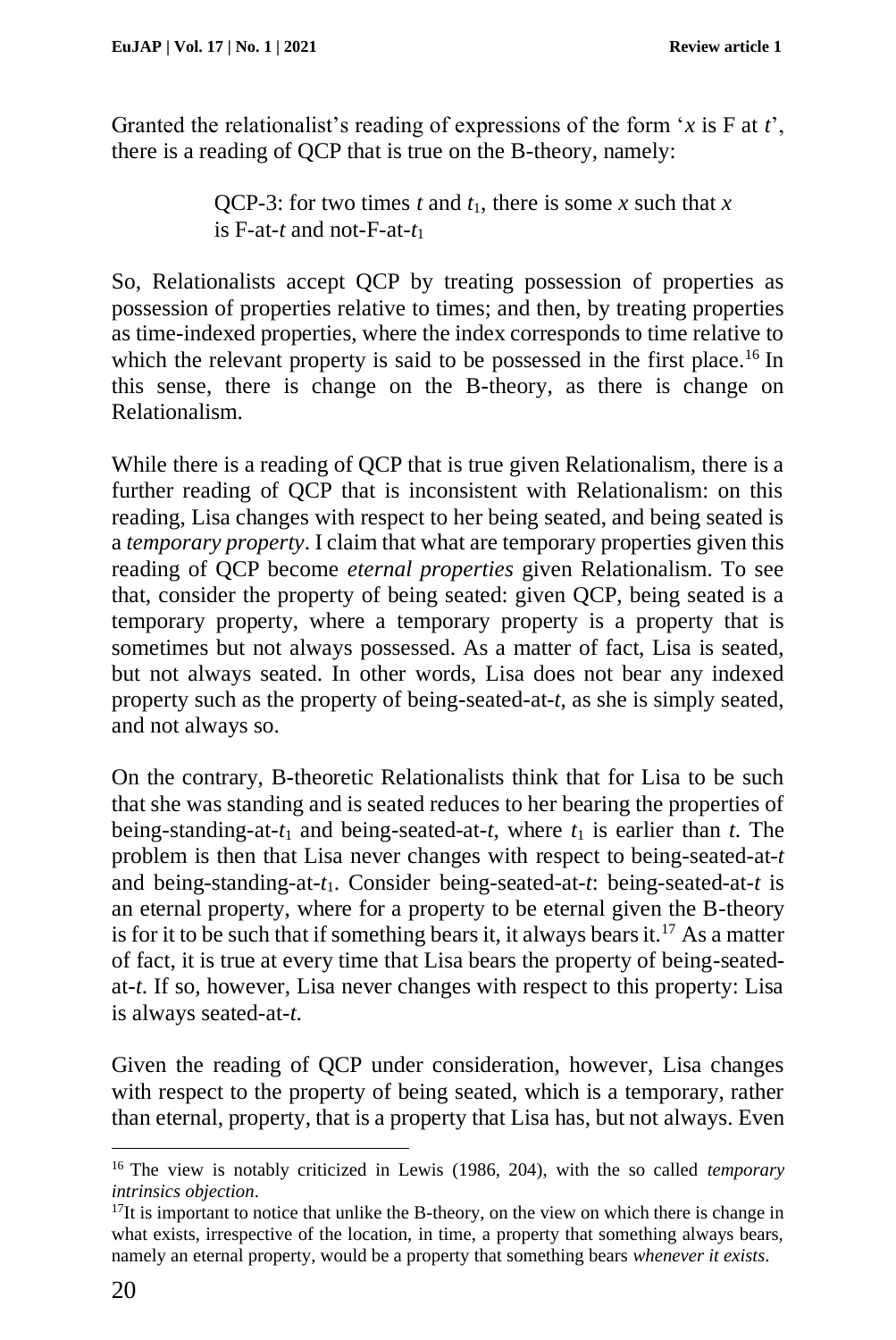if B-theoretic Relationalists attempt to explain this reading of QCP, they do so by reducing temporary properties onto eternal ones, such as timeindexed properties. Since, on *this* reading QCP, properties such as being seated are temporary, rather than eternal, B-theoretic Relationalism is ultimately inconsistent with it.

Before concluding this section, I wish to consider a slightly different version of Relationalism as defended, for example, by van Inwagen (1990):<sup>18</sup> on this view, expressions of the form '*x* is F at *t*' are interpreted as '*x* is-F-at *t*', namely the view on which things bear different relations with different times. Think of Lisa again: for Lisa to change from being standing to being seated, given this version of Relationalism, is for Lisa to be-standing-at *t*<sup>1</sup> and to be-seated-at *t*.

I am persuaded to think that this version of Relationalism is inconsistent with the reading of QCP under consideration too. As a matter of fact, very much as time-indexed properties, relations to times always hold: Lisa always bears the relation of being-standing-at with  $t_1$  and the relation of being-seated-at with *t*. On this reading of QCP, being seated, for example, is a temporary property, that becomes a permanent relation that Lisa bears with some time given this version of Relationalism. Therefore, also this version of Relationalism is inconsistent with *this* reading of QCP.

# **4.3.2 B-theoretic Adverbialism**

*Adverbialism*, the view defended by Haslanger (1989), Johnston and Forbes (1987) and Miller and Braddon-Mitchell (2007), among others, is the view according to which expressions of the form  $x$  is F at  $t<sup>3</sup>$  reduce to '*x* is-at-*t* F', where the instantiation-relation between properties and their bearers is time-indexed. Then, for Lisa to change from being standing to being seated is for Lisa to be-at-*t*<sup>1</sup> standing and to be-at-*t* seated.

Granted the adverbialist's understanding of expressions of the form '*x* is F at *t*', there is a reading of QCP that is true one the B-theory:

> QCP-4: for some times *t* and *t*1, there is some *x* such that *x* is-at-*t* F and *x* is-not-at- $t_1$  F

So, Adverbialists accept QCP by treating possession of properties as possession of properties relative to times; and then, by treating the instantiation-relation as time-indexed, where the index corresponds to time

<sup>&</sup>lt;sup>18</sup> Thanks to an anonymous reviewer for this journal for pressing me to consider this version of Relationalism too.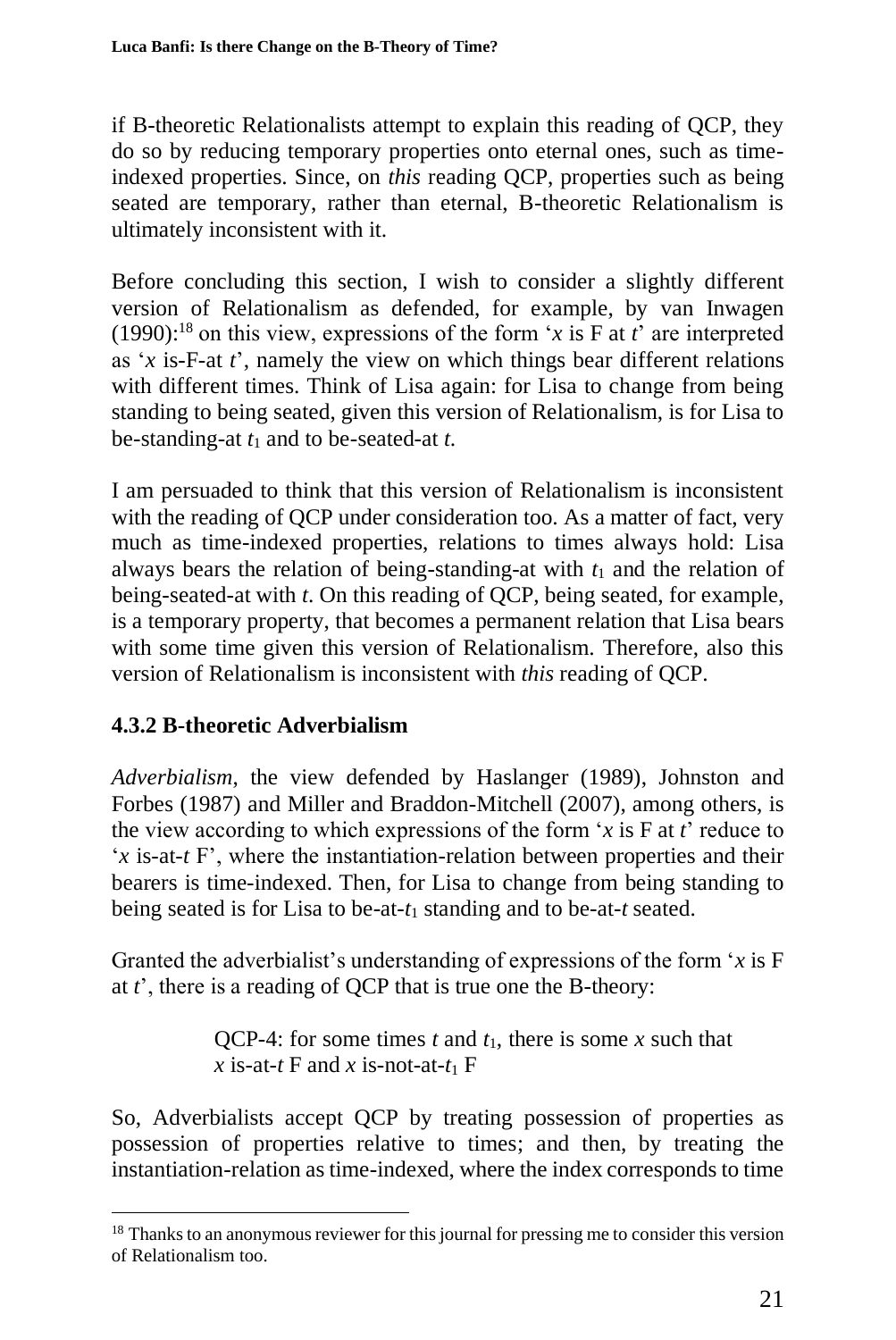relative to which the relevant property is said to be possessed in the first place. In this sense, there is change on the B-theory, as there is change on Adverbialism<sup>19</sup>

I think that there is an argument like the one I raised against B-theoretic Relationalism to show that there is a reading of QCP that is inconsistent with B-theoretic Adverbialism: on this reading of QCP, Lisa changes with respect to her being seated, as she is temporarily seated.<sup>20</sup> What I believe to be problematic is that there is a reading of QCP on which *temporary ways* of bearing properties are transformed into *eternal ways* given Btheoretic Adverbialism. If we say that for something to bear a property temporarily is for it to be such that it bears some property but not always, then on this reading of QCP, Lisa, for instance, temporarily bears the property of being seated, as she is seated but not always so. In other words, Lisa does not bear-at-*t* some property, but she simply bears the property of being seated. However, very much as time-indexed properties are always had, the time-indexed instantiation-relation always holds, since if something bears-at-*t* some property  $F$ , it always bears-at-*t*  $F$ . As a matter of fact, bearing-at-*t* is an eternal way of bearing properties: things do not change with respect to their bearing certain properties if they bear-at-times properties. Given our example, for Lisa to be-at-*t* seated is for Lisa to always be-at-*t* seated, as it is the case at every time that Lisa is-at-*t* seated: Lisa does not change with respect to her being-at-*t* seated.

On the contrary, on the reading of QCP under consideration, Lisa changes with respect to her being seated, as Lisa temporarily bears the property of being seated. Even if B-theoretic Adverbialists attempt to explain this reading of QCP, they do so by reducing the temporary instantiation of properties to an eternal one, such as the time-indexed instantiation of properties. Since on *this* reading of QCP, the instantiation of properties is temporary, rather than eternal, B-theoretic Adverbialism is ultimately inconsistent with it.

This concludes the discussion of how the B-theory connects with QCP. In the following, and last, section, I plan to say more about Propositional Change and the B-theory of time.

<sup>19</sup> For a famous objection against Adverbialism see Lewis (2002), according to whom Adverbialism lands us in a version of Bradley's regress.

<sup>20</sup>For some objections to Adverbialism see Lewis (2002).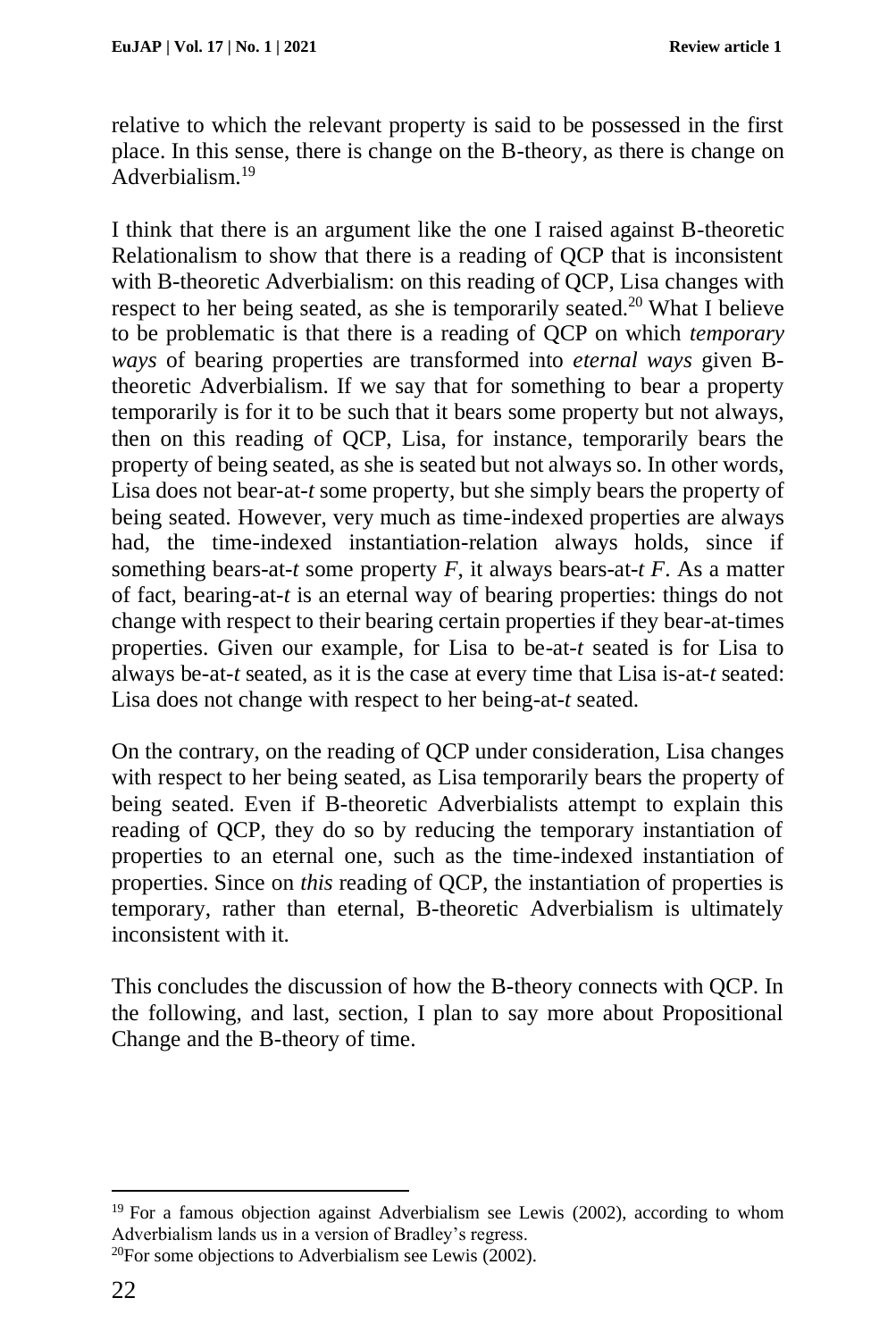## **5. Propositional Change and the B-theory**

In Section 1 of this paper, I argued that one can derive Propositional Change from either Existential Change or Qualitative Change plus Persistence: since Lisa exists, but not always, the proposition *that Lisa exists* is true, but not always; analogously, since Lisa is seated, but not always, the proposition *that Lisa is seated* is true, but not always.

From this, one can infer that since there is a reading of Existential Change and Qualitative Change plus Persistence that is inconsistent with the Btheory, there is a reading of Propositional Change that is inconsistent with the B-theory. Let's expand on that.

To begin with, let's consider B-theoretical views on which expressions of the form 'sometimes,  $p$  is true' are interpreted as ' $p$  is true at  $t$ ', namely on which propositions have truth-value relative to times. Here are two versions of the B-theoretic proposal: on one conception, analogous to the modal case where propositions are *properties of worlds*, propositions are considered as *properties of instants* (Lewis 1979); on another conception, propositions are *functions from instants to truth values* (Sider 2001, 20–1). On both views, Propositional Change is true because the following is true:

> PC-1: for some times *t* and *t*1, there is some *p* such that *p* is true at *t*, but *p* is not true at  $t_1$

More precisely, on the view that propositions are properties of instants, to say that the proposition *that Lisa exists* is true relative to a certain time *t* is just to say that *t* possesses the property of being a time at which Lisa exists. Hence, on this view, to say that a certain proposition changes in truth value over time is just to say that the property F of times identified with that proposition is possessed by some but not all times.

On the view on which propositions are functions from times to truth values, the truth of *that Lisa exists* depends on the instant of time we plug into the function. Hence, to say that propositions change in truth value is to say that the function *f* identified with a proposition delivers *truth* for some but not all times as inputs. In both views, Propositional Change turns out to be true, and therefore there is change in this sense on the B-theory.

In doing so, both views preserve the truth of Propositional Change by interpreting what is for something to be sometimes true in terms of truthrelative to times. Doing that, however, make them inconsistent with an alternative reading of Propositional Change: on this reading of Propositional Change, propositions are not true relative to times, very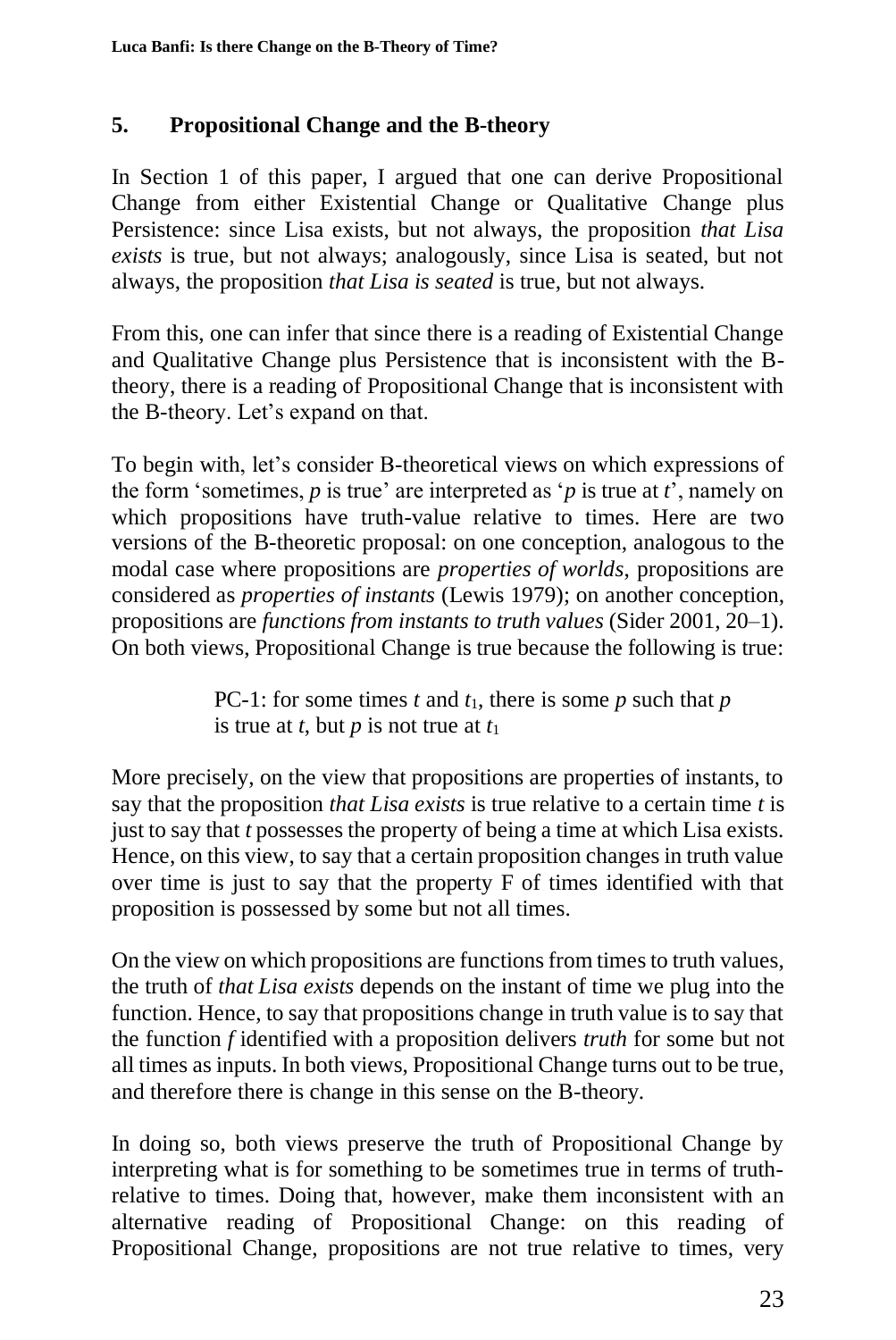much as one can read Existential Change as the view on which things do not exist relative to times, and one can read Qualitative Change plus Persistence as the view on which things do not have properties relative to times. On this reading, propositions have truth values *simpliciter*.

So, on this reading of Propositional Change, some proposition, such as *that Lisa exists*, is true *simpliciter*, but not always. On this reading of Propositional Change, propositions do not change with respect to truth value if they always have the truth value they have. In fact, on this reading of Propositional Change, propositions that are true relative to times, are always true if true: if it is true at *t* that Lisa is seated, it is always true at *t* that Lisa is seated, as it is true at every time that it is true at *t* that Lisa is seated. Thus, on this reading of Propositional Change, propositions that are true relative to times always have the truth value they have. Thus, treating truth as relative to times lead to a reduction of Propositional Change, such as PC1, which is ultimately inconsistent with the reading of Propositional Change under consideration.

## **Conclusion**

The result of this paper is that, granted different understandings of what it is for things to change, we end up having different responses to the question as to whether there is change on the B-theory. By considering three instances of change, such as Existential Change, Qualitative Change plus Persistence and Propositional Change, I argued that we can read those theses such that they are all true on the B-theory. In this sense, there is change on the B-theory. However, I claimed there are alternative readings of each of them that are false on the B-theory: so, in this other sense, there is no change on the B-theory.

### **Acknowledgments**

I would like to thank Daniel Esmonde Deasy and Antoine Athanassiadis for many helpful conversations and comments on the material of this paper.

## **REFERENCES**

Bacon, Andrew. 2013. 'Quantificational Logic and Empty Names'. *Philosophers' Imprint* 13 (24): 1–21. http://hdl.handle.net/2027/spo.3521354.0013.024.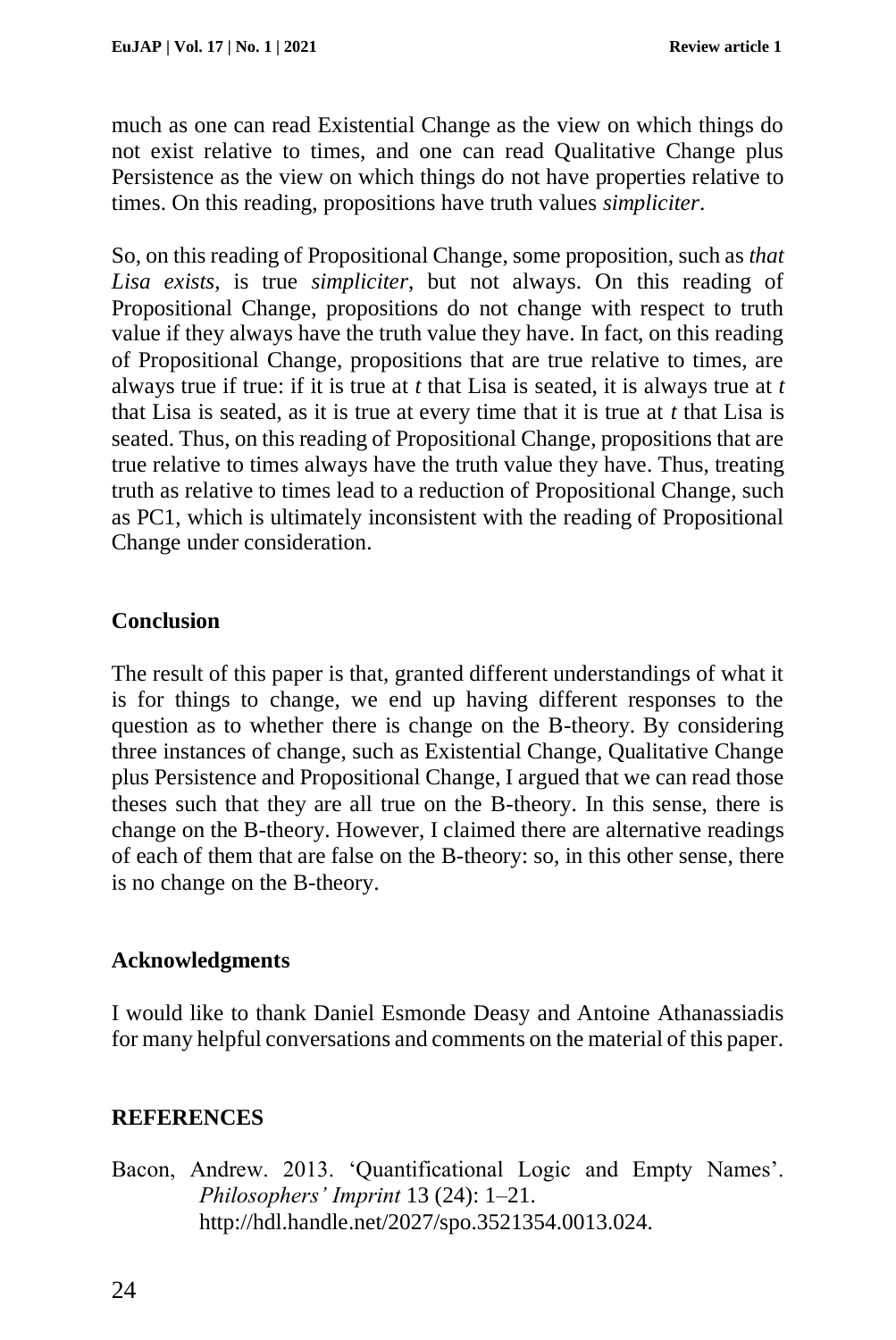- Cameron, Ross. 2015. *The Moving Spotlight*. Oxford: Oxford University Press.
- Cappelen, Herman, and John Hawthorne. 2009. *Relativism and Monadic Truth*. Oxford: Oxford University Press.
- Crisp, Thomas M. 2007. 'Presentism and the Grounding Objection'. *Noûs* 41 (1): 90–109.

https://doi.org/10.1111/j.1468-0068.2007.00639.x.

- Correia, Fabrice, and Sven Rosenkranz. 2018. *Nothing to Come*. Berlin: Springer.
- Correia, Fabrice, and Sven Rosenkranz. 2020. 'Temporal Existence and Temporal Location'. *Philosophical Studies* 177 (7): 1999–2011. https://doi.org/10.1007/s11098-019-01295-z
- Deasy, Daniel. 2019. 'Characterising Theories of Time and Modality'. *Analytic Philosophy* 60 (3): 283–305. https://doi.org/10.1111/phib.12147.
- Deng, Natalja. 2013. 'Fine's McTaggart, Temporal Passage, and the A Versus B-debate'. *Ratio* 26 (1): 19–34. https://doi.org/10.1111/j.1467-9329.2012.00526.x.
- Dyke, Heather. 2002. 'McTaggart and the truth about time'. In *Time, reality, and axperience*, edited by Craig Callender, 137–152. Cambridge: Cambridge University Press.
- Einstein, Albert. 1952. 'On the Electrodynamics of Moving Bodies'. In *The Principle of Relativity*, edited by Arnold Sommerfeld, 35– 65. New York: Dover Publishing.
- Haslanger, Sally. 1989. 'Endurance and Temporary Intrinsics'. *Analysis* 49 (3): 119–125.

https://doi.org/10.2307/3328113.

- Hawley, Katherine. 2001. *How Things Persist*. Oxford: Oxford University Press.
- Heller, Mark. 1984. 'Temporal Parts of Four Dimensional Objects'. *Philosophical Studies* 46 (3): 323–334. https://doi.org/10.1007/bf00372910.
- Hinchliff, Mark. 1996. 'The Puzzle of Change'. *Philosophical Perspectives* 10: 119–136. https://doi.org/10.2307/2216239.
- Johnston, Mark and Graeme Forbes. 1987. 'Is There a Problem About Persistence?'. *Aristotelian Society Supplementary Volume* 61  $(1): 107-156.$

https://doi.org/10.1093/aristoteliansupp/61.1.107.

Leininger, Lisa. 2021. 'Temporal B-coming: Passage Without Presentness'. *Australasian Journal of Philosophy* 99 (1): 130– 147.

https://doi.org/10.1080/00048402.2020.1744673.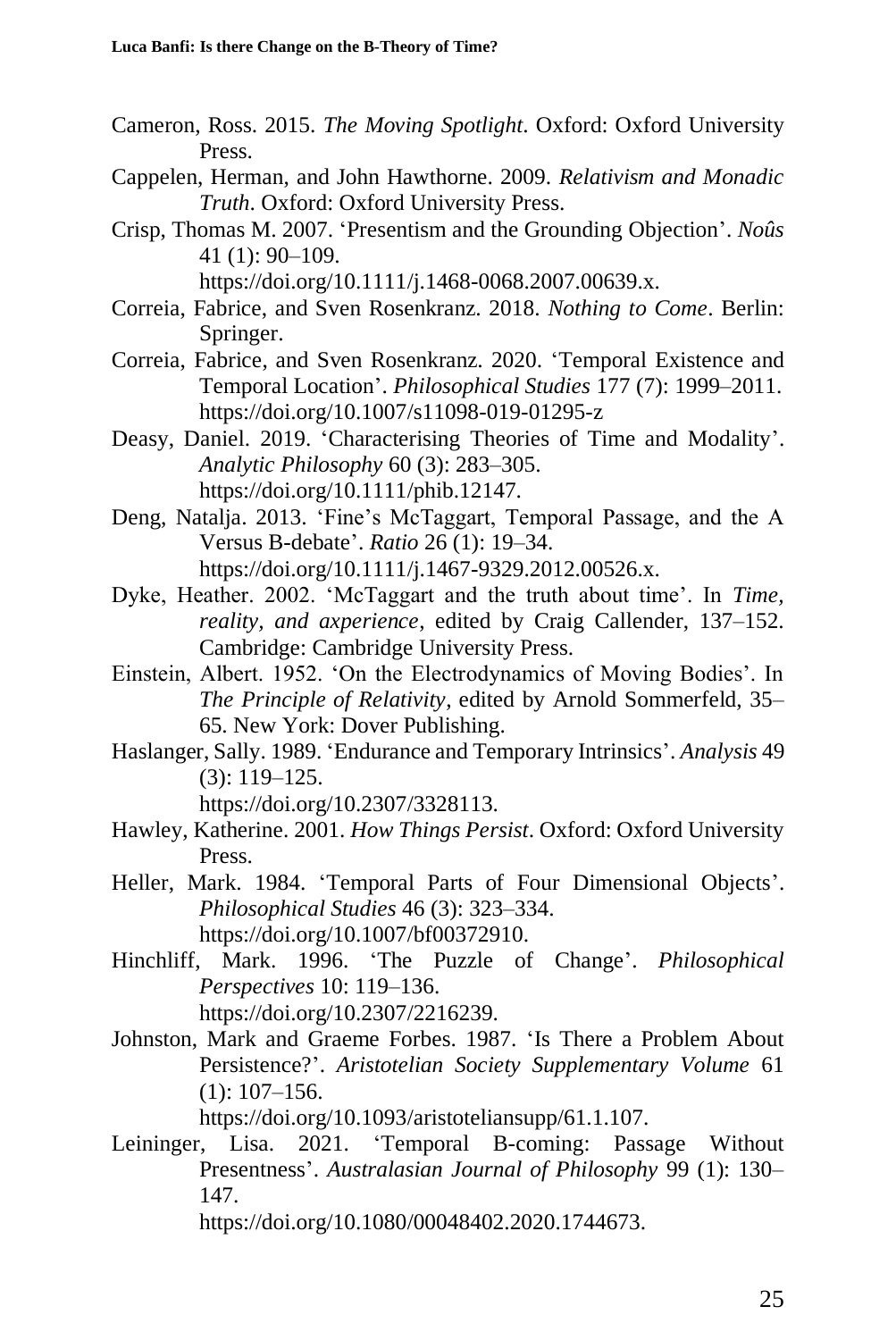- Lewis, David K. 1968. 'Counterpart Theory and Quantified Modal Logic'. *Journal of Philosophy* 65 (5): 113–126. https://doi.org/10.2307/2024555.
- Lewis, David K. 1979. 'Attitudes De Dicto and De Se'. *The Philosophical Review* 88 (4): 513–543. https://doi.org/10.2307/2184843.
- Lewis, David K. 1986. *On the Plurality of Worlds*. Oxford: Blackwell.
- Lewis, David K. 2002. 'Tensing the Copula'. *Mind* 111 (441): 1–13. https://doi.org/10.1093/mind/111.441.1.
- Lowe, Jonathan E. 2003. 'Substantial Change and Spatiotemporal Coincidence'. *Ratio* 16 (2): 140–160. https://doi.org/10.1111/1467-9329.00212.
- Lowe, Jonathan E. 2006. 'How Real is Substantial Change?'. *Monist* 89 (3) 275–293. https://doi.org/10.5840/monist200689312.
- Lowe, Jonathan E. 2009. 'Serious Endurantism and the Strong Unity of Human Persons'. In *Unity and Time in Metaphysics*, edited by Ludger Honnefelder, Benedikt Schick and Edmund Runggaldier*,* 67–82. Berlin: Walter de Gruyter.
- Markosian, Ned. 2014. Time. *The Stanford Encyclopedia of Philosophy*. Edited by Edward N. Zalta. Accessed November 17, 2020. https://plato.stanford.edu/entries/time/#TheBThe
- McTaggart, John. M. E. 1927. *The Nature of Existence: Volume II*. Cambridge: Cambridge University Press.
- Mellor, Hugh. 1998. *Real Time II*. London: Routledge.
- Miller, Kristie, and David Braddon-Mitchell. 2007. 'There Is No Simpliciter Simpliciter'. *Philosophical Studies* 136 (2): 249–278. https://doi.org/10.1007/s11098-007-9074-3.
- Minkowski, Hermann. 1952. 'Space and time', In *The Principle of Relativity*, edited by Arnold Sommerfeld, 73–91. New York: Dover Publishing.
- Mozersky, Joshua. 2015. *Time, Language and Ontology*. Oxford: Oxford University Press.
- Prior, Arthur. 1968. *Papers on Time and Tense*. Oxford: Oxford University Press.
- Quine, Willard V. 1950. 'Identity, Ostension, and Hypostasis'. *The Journal of Philosophy* 47 (22): 621–632. https://doi.org/10.2307/2021795.
- Sider, Ted. 1996. 'All the World's a Stage'. *Australasian Journal of Philosophy* 74 (3): 433–453. https://doi.org/10.1080/00048409612347421.
- Sider, Ted. 2001. *Four-Dimensionalism*. Oxford: Oxford University Press.
- Sider, Ted. 2011. *Writing the Book of the World*. Oxford: Oxford University Press.